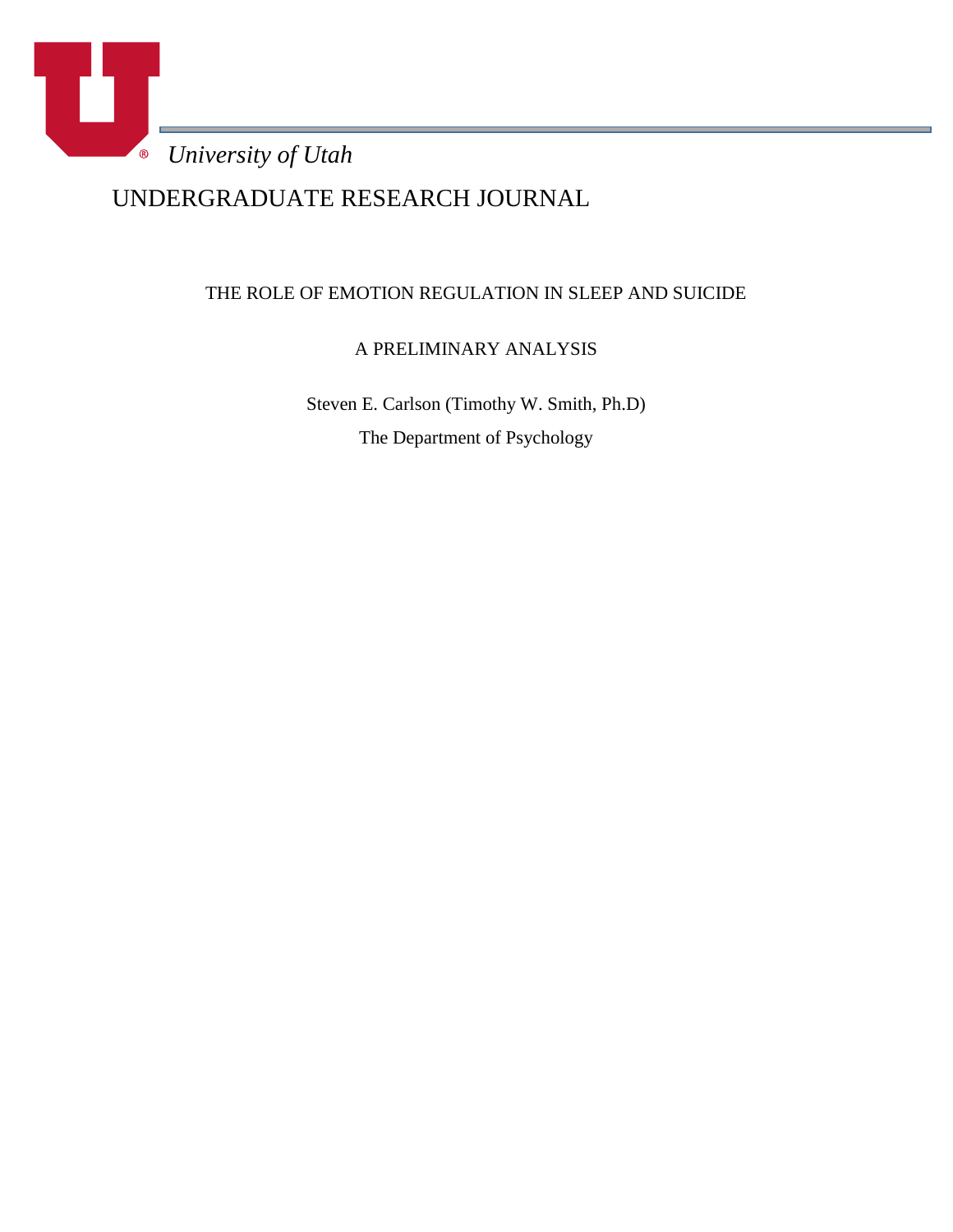#### ABSTRACT

Although the relationship between sleep problems and suicide has been well established, there has been little investigation as to why this association exists. Emotion regulation has been suggested as a possible mediator in this association (Littlewood et al., 2017), but it has not been formally tested. The current work sought to determine whether depleted emotion regulation capacity mediates the association between poor sleep continuity and suicidal ideation. A sample of 29 undergraduate participants (22 female, 7 male) wore a Cam*n*tech MotionWatch 8 to objectively assess sleep fragmentation over three nights. Emotion regulation capacity was determined using resting respiratory sinus arrhythmia (RSA), and self-report measures of belongingness and unlovability were collected to determine desire to die. Bootstrapping techniques were used to determine whether resting RSA mediates the association between sleep fragmentation and unlovability and belongingness. Results indicated that there was no evidence to support any association between sleep fragmentation, resting RSA, and unlovability or belongingness. It is unclear whether these non-significant findings are due to lack of power or to a non-existent effect. Using the results of this preliminary analysis to improve the confidence in future findings, we recommend increasing the sample size by oversampling clinical populations, extending the time recording sleep fragmentation from 3 to 14 nights, and establishing adequate temporal precedence for mediational analysis.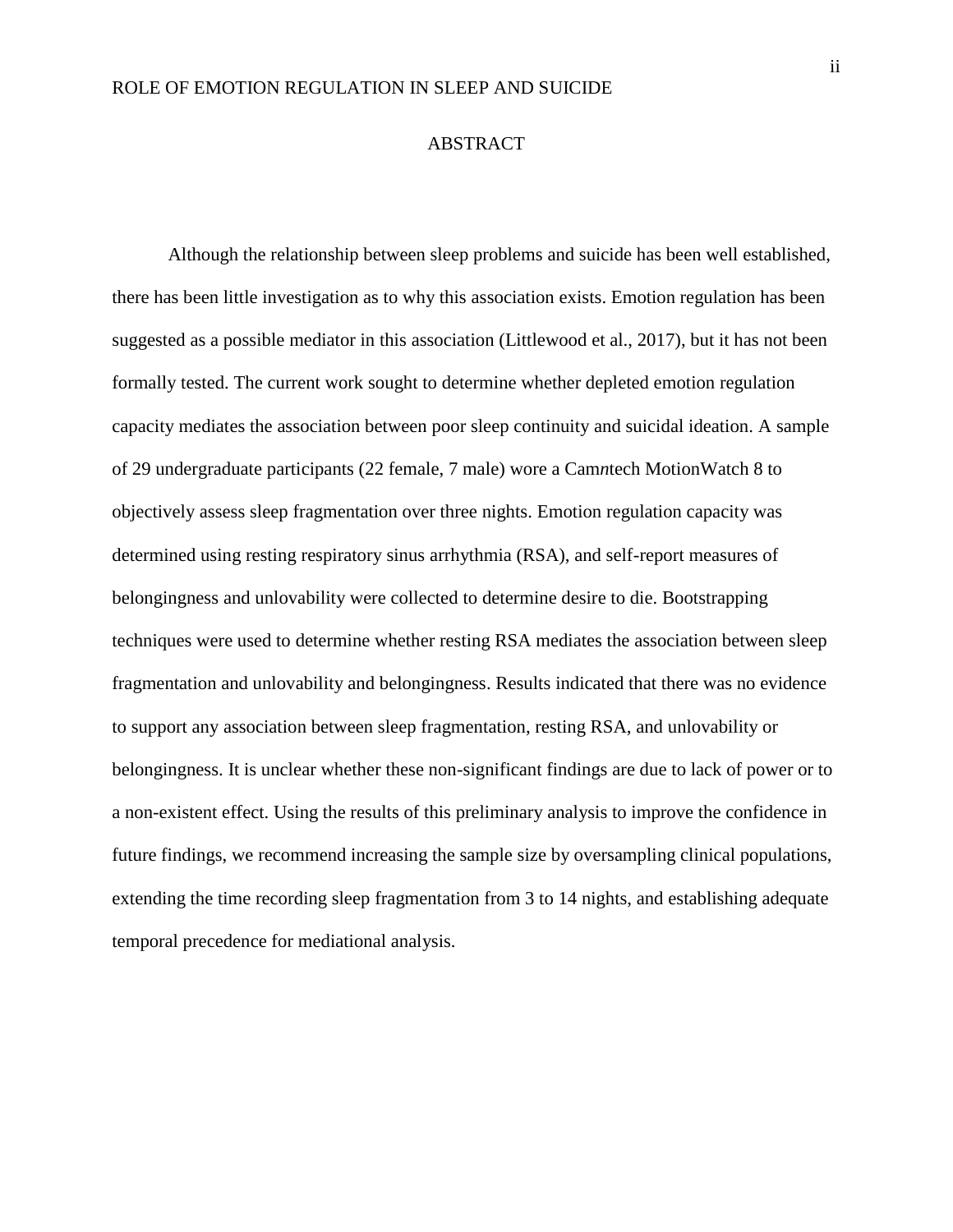## TABLE OF CONTENTS

| <b>ABSTRACT</b>     | <br>11 |
|---------------------|--------|
| <b>INTRODUCTION</b> |        |
| <b>METHOD</b>       | 7      |
| <b>RESULTS</b>      | 11     |
| <b>DISCUSSION</b>   | 12     |
| <b>REFERENCES</b>   | 17     |
| <b>APPENDIX A</b>   | 24     |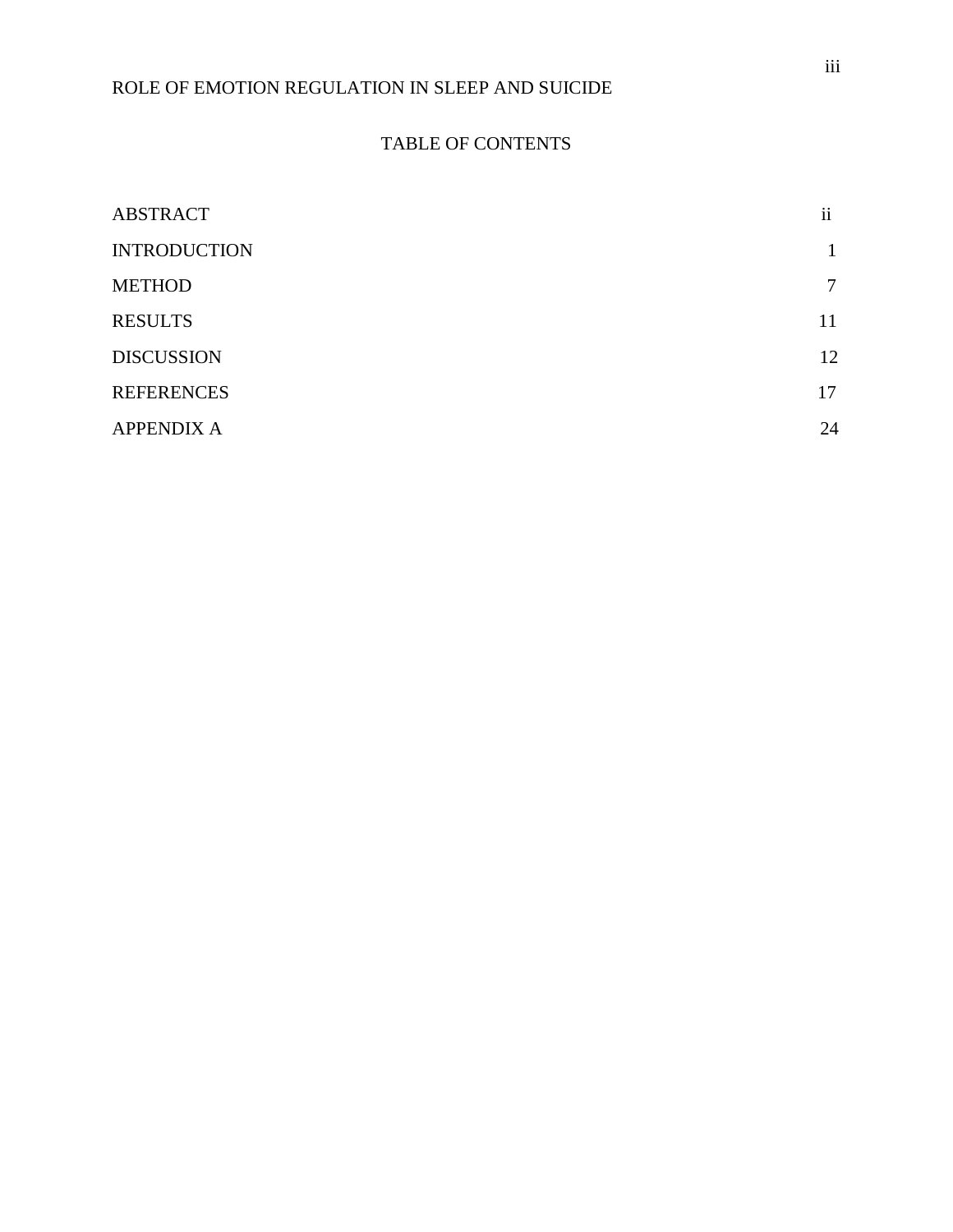## **The Role of Emotion Regulation in Sleep and Suicide: A Preliminary Analysis**

With over 40,000 Americans dying by suicide each year, suicide has become a significant public health concern (CDC, 2016). Despite the numerous risk and protective factors for suicide established in the literature (see Bernert et al., 2017), there is a lack of understanding as to exactly how these factors contribute to increased risk of suicidal thoughts and behaviors. One particular important, but understudied, risk factor for suicide and psychopathology is sleep disturbance (Littlewood et al., 2017; Zuromski et al., 2017;Chu et al., 2016). Considering that 35% of American adults do not sleep the recommended 7-8 hours per 24 hours (CDC, 2011), poor sleep is a very prevalent risk factor for suicidal thoughts and behaviors. However, despite the prevalence of inadequate sleep, we do not understand which specific sleep problems contribute to the risk process, nor *how* these sleep problems increase suicide risk. This understanding may help clinicians properly recognize risk conferred by problems of sleep continuity, as well as develop a more theory-driven focus of sleep related suicide risk.

While a lack of theoretical perspective has limited this research, the Interpersonal-Psychological Theory of Suicide (IPTS) can provide a basis for understanding sleep-suicide. According to this theory, an individual must possess both the desire to die and the capacity to kill themselves in order to engage in suicidal behavior (VanOrden et al., 2010). The desire to die results from feelings of perceived burdensomeness (e.g., others would be better off without me; I am expendable) and thwarted belongingness (e.g., I don't fit in anywhere). When a person is hopeless about these states, active suicidal ideation can occur. In order for active suicidal ideation to progress to suicidal behaviors, the capability to kill oneself must be acquired. This capability is acquired through habituation and opponent processes, resulting in lowered fear of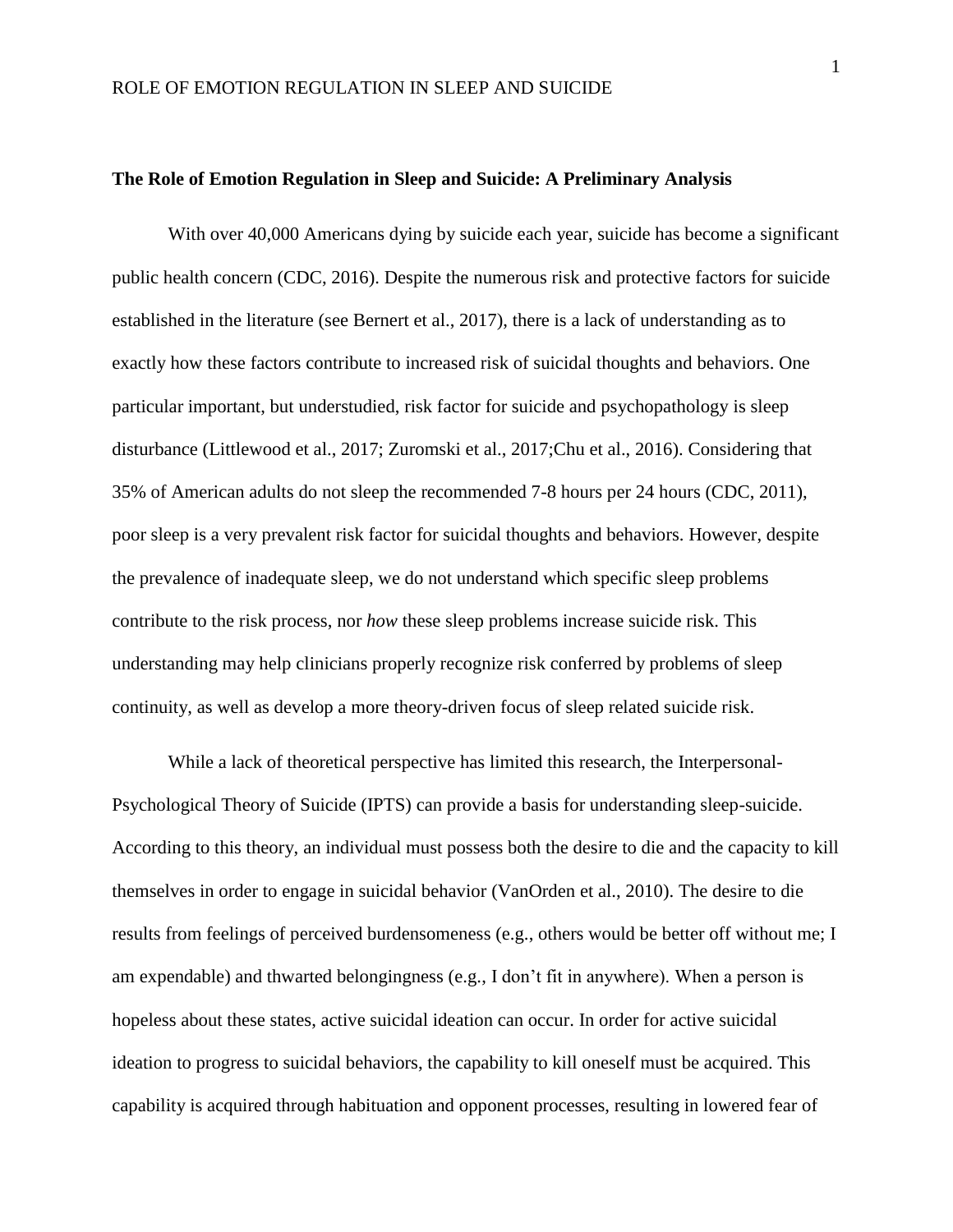death and increased pain tolerance. These three factors (perceived burdensomeness, thwarted belongingness, and acquired capacity for suicide) are identified as principle causes of suicide. Sleep problems, mental health problems, and other risks contribute to suicide by influencing these factors. In fact, poor sleep has been shown to disrupt interpersonal processes, including conflict resolution and conflict prevention, likely contributing to feelings of loneliness and lack of reciprocal care (Gordon & Chen, 2014). Similarly, low quality sleep has been shown to have a bi-directional relationship with loneliness, with rumination mediating this relationship (Zawadzki et al., 2013). In investigations directly testing the relationship between sleep problems and the IPTS, insomnia has been found to be associated with perceived burdensomeness and thwarted belongingness, with thwarted belongingness mediating the relationship between insomnia and suicidal ideation (Nardoff et al., 2014; Chu et al., 2016). However, insomnia and other sleep problems were not significantly related to the acquired capacity for suicide (Nardoff et al., 2014). A lack of association between sleep problems and acquired capacity is consistent with findings indicating that insomnia, reduced sleep efficiency, and sleep onset latency are associated with reduced pain tolerance (Siverston et al., 2015). This implies that sleep problems alone may not be sufficient to cause the development of suicidal behaviors, but they contribute to suicidal ideation and the desire to die.

While sleep is a reliable predictor of suicide, this relationship is complicated for a variety of reasons. Sleep problems commonly co-occur with psychological conditions known to confer risk for suicide, including major depression, generalized anxiety disorder, borderline personality disorder, and post-traumatic stress disorder (Baglioni et al., 2011). One explanation for this is that there are many overlapping features between sleep problems and mental health problems. For example, insomnia and major depression share many diagnostic criteria in common: trouble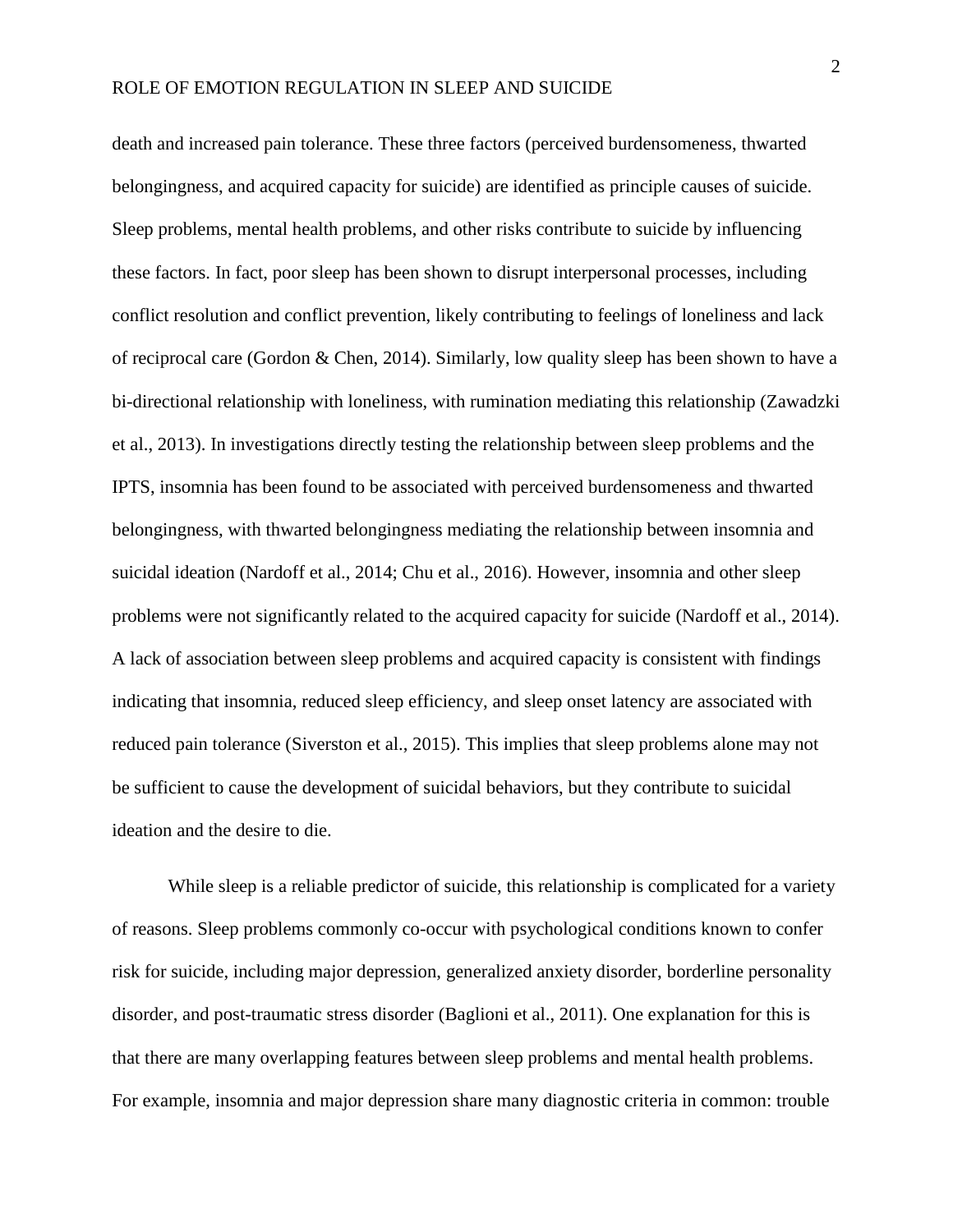sleeping, negative mood changes, and negative cognitive changes. However, despite the cooccurrence of sleep problems and major depression, a meta-analysis reveals that insomnia remains an independent predictor of suicide when depression is statistically controlled (Pidgeon, Pinquart, & Conner, 2012). However, it appears that only certain sleep problems are uniquely related to suicide. For example, when depression was included as a covariate in the relationship between sleep disturbances and desire to die, the relationship persisted, but when it was included as a covariate in the relationship between nightmares and desire to die, the relationship disappeared. These findings suggest that specific sleep problems have different effects on suicide risk. There are many sleep problems that may be relevant to suicide, including sleep onset latency, sleep duration, sleep quality, sleep continuity, and nightmares. A lack of specificity to which sleep problem is being investigated makes the relationship between sleep and suicide more difficult to determine. Additionally, while the most common measures used to determine sleep problems are self-report measures, technological advances have allowed objective measures, such as actigraphy and polysomnography, to become more available. The use of these measures, which may be more sensitive, provide another level of complexity to the study of this relationship. In summary, not only is the study of sleep-suicide limited by a lack of theoretical perspectives, but also by the overlap in characteristics of comorbid mental health problems, by the diversity of sleep problems themselves, and the means to measure them.

While there has been little formal investigation of possible mechanisms behind the sleepsuicide association, there have been proposed explanations of this relationship. McCall and Black (2013) propose a number of possible explanations as to how insomnia increases risk of suicide. For example, to explain how sleep serves as a proximal risk to suicide, they describe the entanglement of circadian processes of sleep and mood. Additionally, they propose that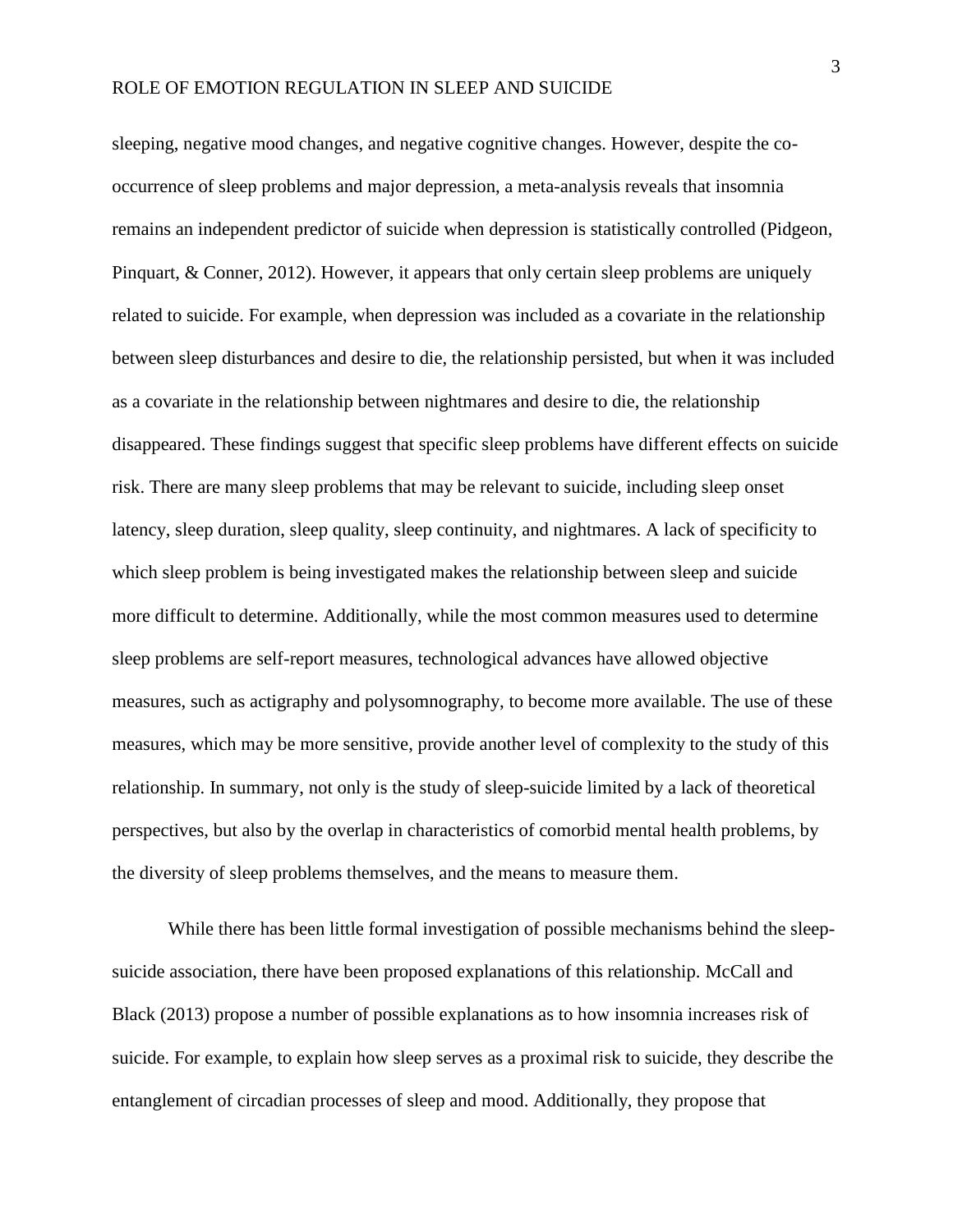hyperarousal and impairment of serotonin functioning brought on by sleep problems have implications on suicide risk. In terms of psychological mechanisms, dysfunctional beliefs about sleep and deficient problem solving were proposed as possible mediators. While these factors can possibly explain why sleep problems increase risk of suicide, emotion regulation functioning may better explain this relationship. Indeed, a recent systematic review of the sleep-suicide literature indicates that problematic emotion regulation strategies may potentially account for the relationship between sleep problems and suicide (Littlewood et al., 2017).

### **Emotion regulation as a potential mechanism**

Despite its theoretical support, emotion regulation has received little formal investigation in sleep-suicide literature. Emotion regulation refers to the automatic or controlled process of initiating, inhibiting, or modulating emotional experience, expression, and physiological reactions (Gross, 1998). The goal of emotion regulation is to respond in a context-appropriate fashion and to achieve optimal engagement in the environment (Gruber & Cassoff, 2014). When this process is disrupted, maladaptive patterns of thinking and behavior develop, such as social isolation or the inability to accomplish tasks. Indeed, disruption of emotion regulation is often regarded as a diathesis of mental health problems, especially mood disorders. Conversely, adaptive emotion regulation can be a source of resilience against developing such problems (Tugade & Fredrickson, 2004).

Emotion regulation is intimately tied to our physiology and its ability to respond flexibly to a changing internal and external environment. Typically, efforts to change physiological reactions to emotions occur after the emotion is generated through the process of response modulation (Gross, 1998). The ability for the heart to respond flexibly to differing emotional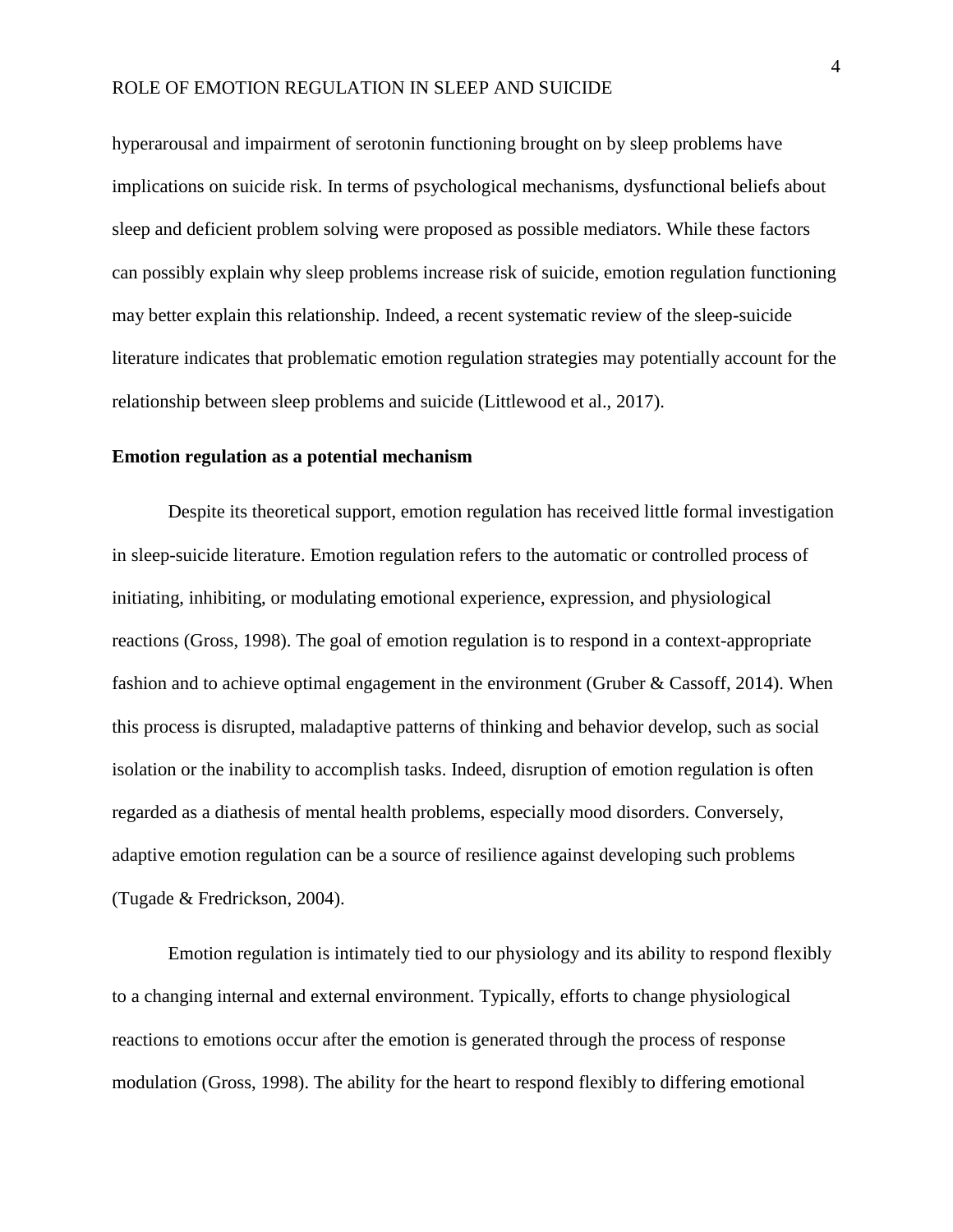demands, such as transitioning from an increased heart rate during arousal to a lower rate when relaxed, is indicative of response-focused emotion regulation efforts. This flexibility is reflected in parasympathetic processes, specifically vagal tone. Respiratory sinus arrhythmia (RSA) refers to the variation in heart rate due to respiration, a pattern that reflects the parasympathetic nervous system input to the heart via the vagus nerve. Resting levels of heart rate variability (HRV), an index of vagal tone, has become an important objective measure of the capacity for emotion regulation, reflecting the ability for the autonomic nervous system to respond flexibly to environmental and physiological demands (Appelhans & Luecken, 2006). Higher levels of HRV reflect higher levels of parasympathetic or vagal tone, and are associated with greater capacity for self-regulation. Decreased high frequency HRV has been identified as a marker of trandiagnostic vulnerability to psychopathology, reflecting not only a deficit in adaptive responding, but also impaired self-regulatory and executive functioning (Beuchaine, 2015). Indeed, low resting HRV, like disrupted emotion regulation, has been identified as a risk for generalized anxiety disorder (Thayer, Friedman, & Borkovec, 1996), major depression (Rechlin, Weis, Spitzer, & Kaschka, 1994), and bipolar disorder (Cohen et al., 2003). However, while low HRV is indicative of risk of psychopathology, high HRV is associated with resiliency towards these problems. High resting HRV is positively associated with self-reported emotion regulation and constructive coping skills (Fabes & Eisenberg, 1997). Altogether, HRV is a reliable and relatively non-invasive marker for emotion regulation capacity.

To our knowledge, no research has been conducted to examine the role of HRV in the link between sleep and risk for suicide. This is despite HRV being able to provide converging evidence regarding which sleep problems affect emotion regulation. Specific sleep problems seem to have a negative impact on emotion regulation capacities. Problems of sleep continuity,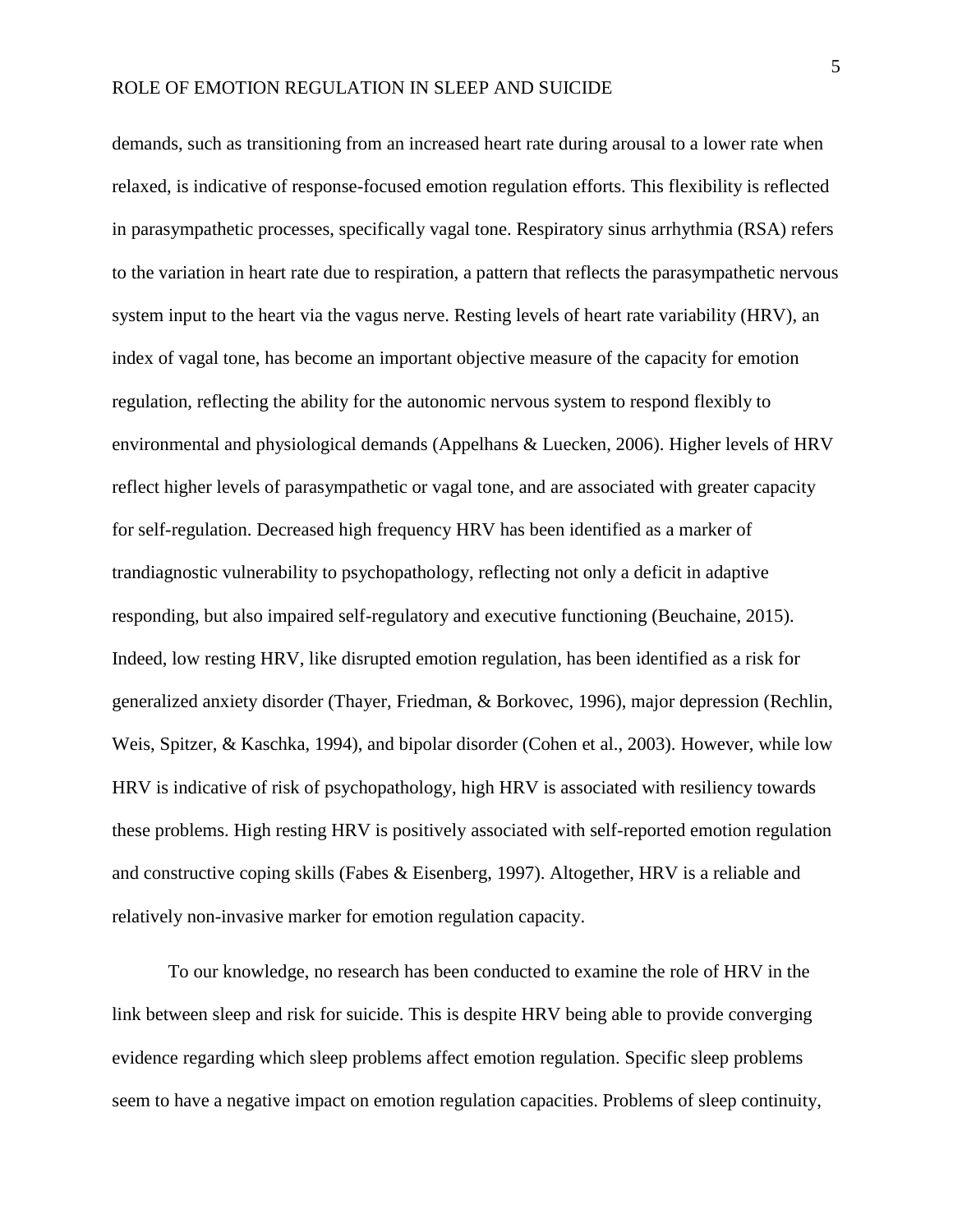or problems maintaining a sleep episode, seem to be particularly disruptive to emotion regulation. When determined experimentally, forced awakenings had more negative impact on next day positive affect than reduced sleep duration (Finan, Quartana, & Smith, 2015). Sleep disruptions and poor sleep continuity reflect an inability to restore the process of emotion regulation during deep sleep. This is supported by evidence indicating that when individuals are unable to achieve deep, rapid eye movement (REM) sleep, they were more emotionally reactive than those who experienced awakenings but achieved REM sleep (Rosales-Legarde et al., 2012). Results from HRV analysis support these findings; sleep disturbance was the only subscale of the Pittsburgh Sleep Quality Index that was associated with decreased HRV (Hovland et al., 2013).

Similarly, disrupted emotion regulation and maladaptive emotion regulation strategies are related to the development of suicidal ideation and suicide-related behaviors. Anestis and colleagues (2011) found that lowered distress tolerance was associated with increased perceived burdensomeness and thwarted belongingness, and increased negative urgency was found to be associated with acquired capability for suicide. Additionally, emotion regulation difficulties have been shown to be associated with suicide-related behaviors, particularly deliberate self-harm (DSH). Specifically, Gratz and Roemer (2008) found that lack of access to emotion regulation strategies and lack of emotional clarity distinguish those with frequent DSH from those without frequent DSH. While DSH is defined as intentional self-harm without suicidal intent (Chapman et. al, 2004), poor emotion regulation has also been related to suicide attempts in military service members (Bryan, Rudd, & Wertenberger, 2013). Results from HRV analysis support this link between problems of emotion regulation and suicidal behavior; suicide attempt history is associated with decreased high frequency HRV during stressful situations (Wilson et al., 2016).

6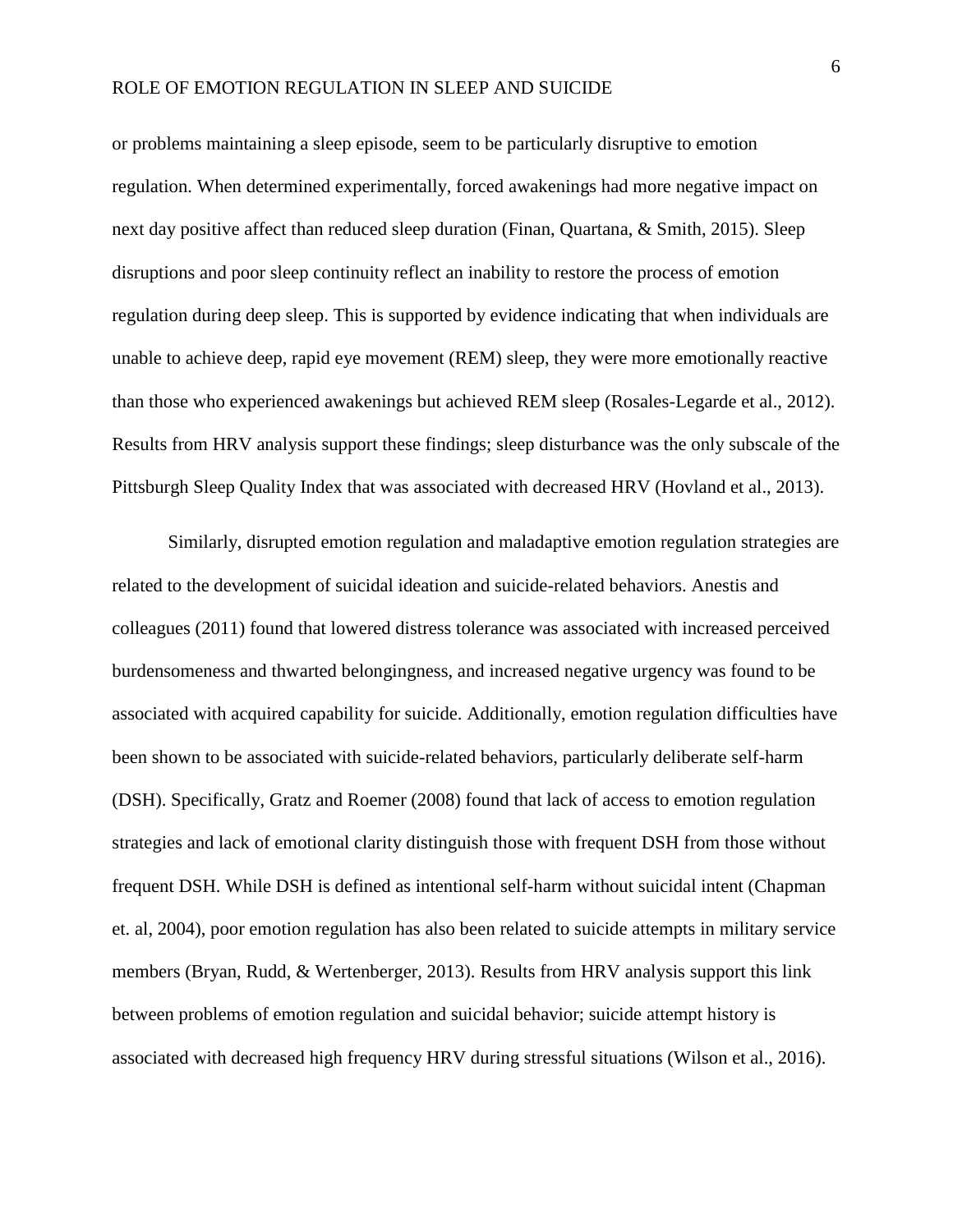Taken together, we can see that inadequate sleep continuity and emotion regulation are risks for suicidal ideation. With the prevalence of inadequate sleep in America, and the relationship between sleep problems and suicidal ideation, understanding the mechanism behind this relationship is an issue of public health and safety. However, because of a lack of theoretical perspectives explaining this relationship, as well as the diversity of sleep problems, this relationship has not yet been deeply explored. While previous work has identified possible mechanisms of sleep-suicide, these mechanisms have yet to be tested. Additionally, previous work neglects to include emotion regulation as a possible mechanism, despite robust theoretical support of its relationship to both sleep and suicide.

Therefore, the present study seeks to investigate the mechanism behind sleep discontinuity and suicide risk. While there is a robust literature to support the relationship between sleep, emotion regulation, and suicide ideation, there has not been a formal investigation to assess this. To achieve this, we will objectively assess sleep continuity over three days and later record HRV at rest, and determine suicidal ideation through belongingness and unlovability. In the present study we will examine whether (1) sleep continuity is related to belongingness and unlovability and (2) whether emotional regulation capacity, as reflected in resting HRV, mediates this relationship.

## **Method**

## **Participants**

29 undergraduate psychology students (*n*=22 female, mean age = 21, age range = 18-29) provided informed consent to participate in the investigation. Participants were recruited from a participant pool for course credit. Prior to informed consent, participants were screened in a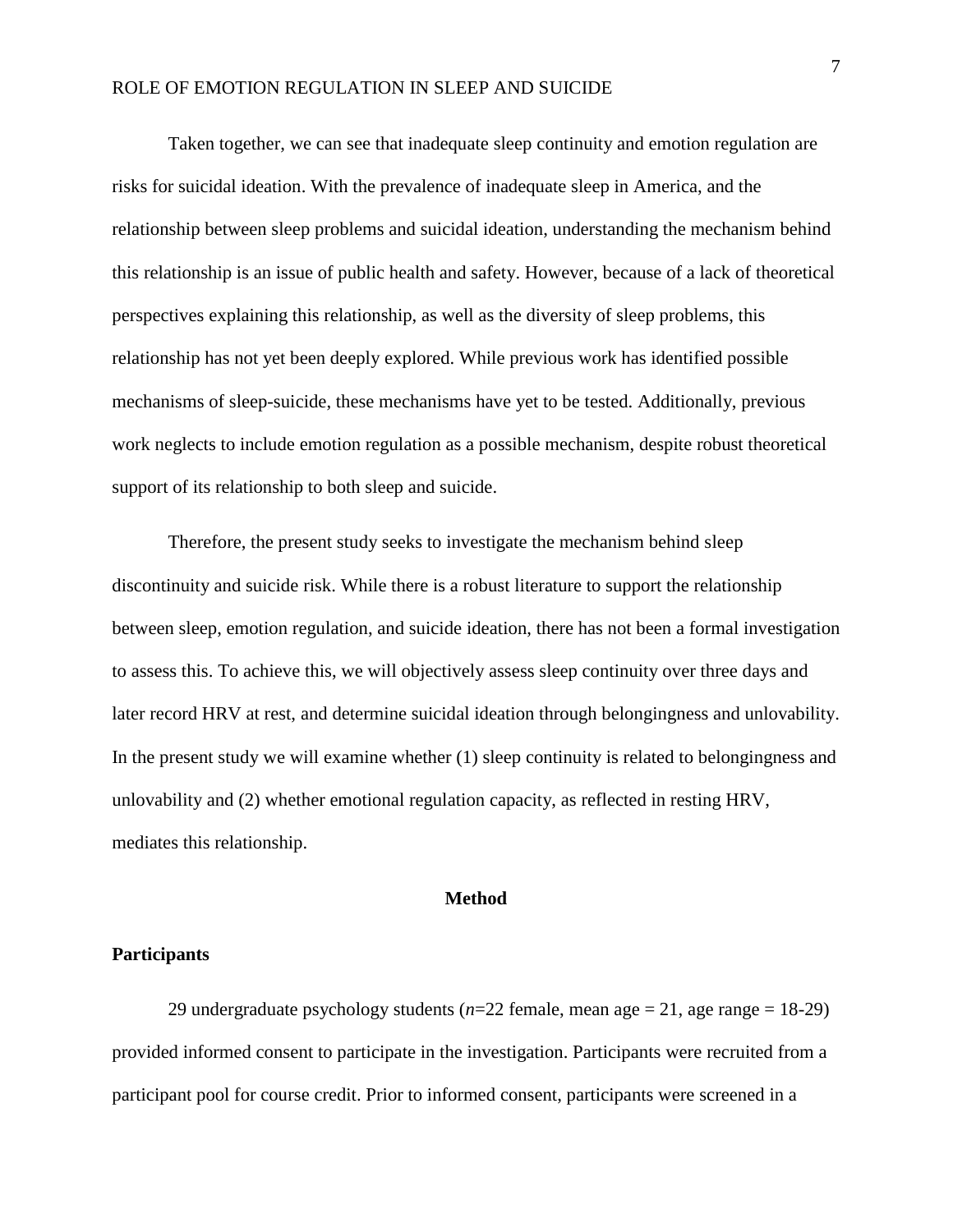phone interview to determine eligibility. Only participants between the ages of 18 and 45 were asked to participate. Participants were excluded from the study if any of the following conditions were met: the use of beta-blockers, major tranquilizers, or tricyclics; presence of existing heart condition or asthma; diagnosis of schizophrenia spectrum or other psychotic disorders; or developmental disability. The first two exclusion criteria were used to remove possible confounds from the electrocardiography (ECG) data.

## **Materials**

**Actigraphy.** Sleep continuity was determined by the sleep fragmentation index provided by the Cam*n*tech MotionWatch 8 (MW8). The MW8 is a light-weight, three-axis, waterproof wrist worn accelerometer. The MW8 provides a reliable and valid measure of sleep fragmentation, as well as other sleep dimensions (Landry, Bestm & Liu-Ambrose, 2015; Elbaz et al., 2012). A single sleep fragmentation score was obtained by averaging the sleep fragmentation index over three nights.

**Respiratory Sinus Arrhythmia (RSA).** Levels of parasympathetically-based capacity for emotion regulation were measured as resting levels of RSA, specifically high frequency heart rate variability. RSA data were obtained using a MindWare technologies 2000 D Impedance Cardiograph with spot electrodes placed in the tetra polar configuration (Thayer et al., 2008). Artifacts and abnormal heartbeats in the ECG data were visually inspected and corrected. HRV Analysis Software, Version 3.1.0 (MindWare Technologies, Gahanna, OH) was used to determine RSA from the ECG data. RSA values can range from 0 to 10, with higher values reflecting a higher emotion regulation capacity (Appelhans & Luecken, 2006). ECG data were collected while the participant was sitting at rest. Resting RSA was determined over continuous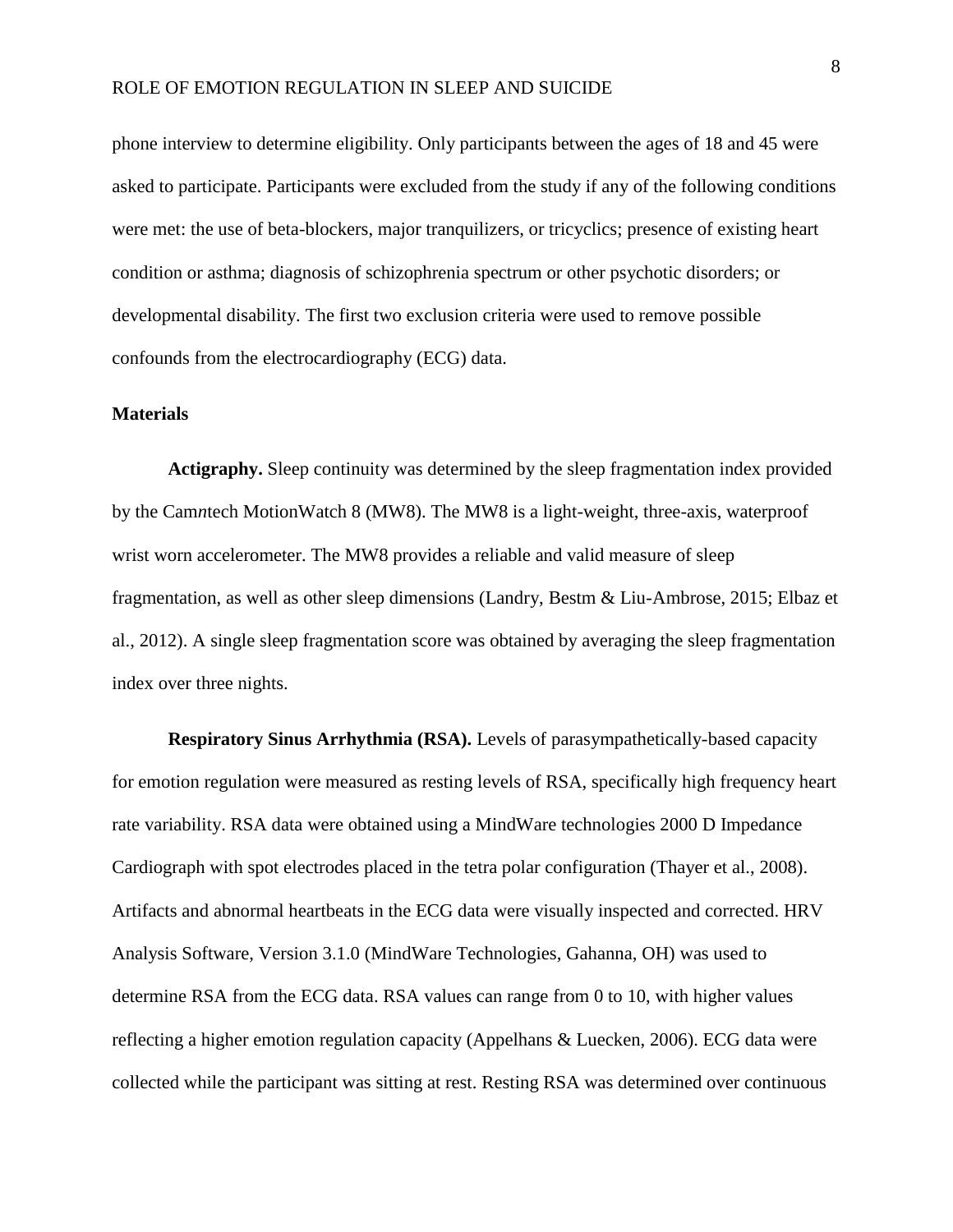recording for ten -minutes. However, for the sake of stability of the data, only the last five minutes of ECG data were used for analysis.

**The Suicide Cognition Scale (SCS; Rudd et al., in press) Unlovability Subscale.** The unlovability subscale of the SCS consists of 12-items from the 18-item scale. Using the SCS, participants are asked to endorse their beliefs on their current situation using a 5-point Likert scale from 1 (strongly disagree) to 5 (strongly agree), with higher scores reflecting increased feelings of unlovability. Unlovability refers to the belief that one is worthless or fundamentally flawed (e.g., I am unworthy of love), accompanying feelings of burdensomeness (e.g., No one can help solve my problems). Indeed, the unlovability subscale has been found to be significantly related to the perceived burdensomeness subscale of the interpersonal needs questionnaire (Bryan et al., 2014). Additionally, the unlovability subscale of the SCS has been found to explain suicidal thoughts and behaviors, as well as predict future suicide attempts. Coding of the unlovability subscale was done in accordance with the two-factor model proposed by Elis and Rufino (2014). Internal reliability for this sample was good for the unlovability subscale at  $\alpha$  = .89.

**The Interpersonal Support Evaluation List (ISEL; Cohen & Hoberman, 1983) Belongingness Subscale.** The ISEL belongingness subscale consists of 4 items of the 12-item scale. Items on the ISEL ask whether a statement is true about a participant, and is measured using a 4-point Likert scale, ranging from 1 (definitely false) to 4 (definitely true), with higher scores reflecting increased feelings of belongingness. The belongingness subscale measures one's perception as to whether they feel like they are part of a group that they can identify and socialize (Brookings & Bolton, 1988). The ISEL belongingness subscale is also closely related to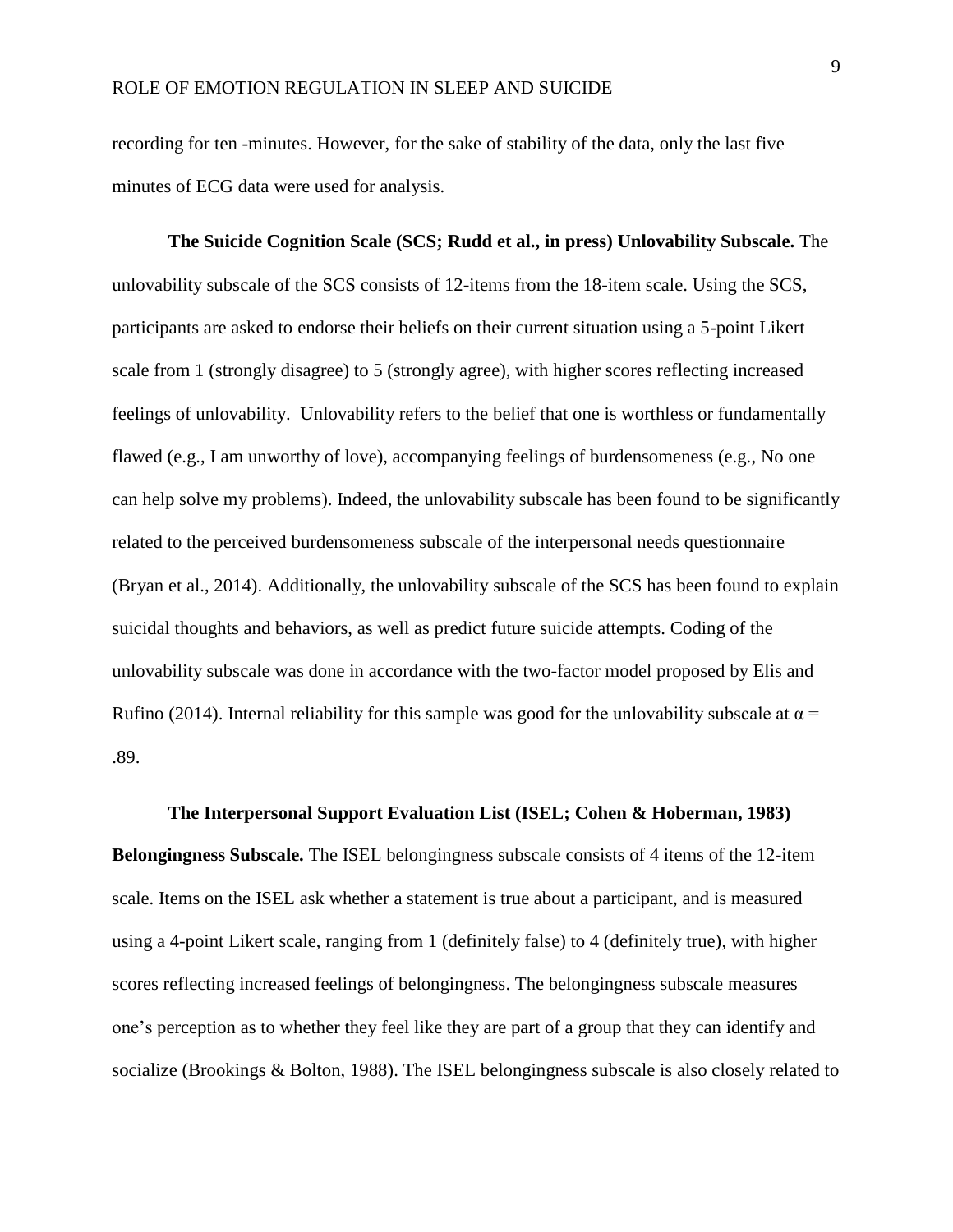the construct of thwarted belongingness, and was used to develop a measure of this construct (VanOrden et al, 2012). Internal reliability for this sample was good the belongingness subscale at  $\alpha = .84$ .

## **Procedure**

Following informed consent, participants were given a wrist actigraph to be continuously worn for the next four days and three nights. On the fourth day, participants returned to complete questionnaires, including the ISEL and SCS. Questionnaires were administered using Qualtrics online survey software. Later, participants had their heart rate continuously recorded while viewing a series of nature pictures for ten minutes. This was used to determine resting RSA.

### **Data Analytic Strategy**

To examine whether emotion regulation capacity, operationalized as RSA when a person is at rest, mediates the association between sleep fragmentation and belongingness and unlovability, simple mediation analyses using non-parametric bootstrapping was conducted (Preacher & Hayes, 2008) via PROCESS to examine indirect effects. Bias-corrected 95% confidence intervals were generated to test the significance of the indirect effect of sleep fragmentation on unlovability and belongingness through resting RSA. If the confidence interval includes 0, then the indirect effects fail to reach significance. Measures of unlovability and belongingness were centered before all regression analyses.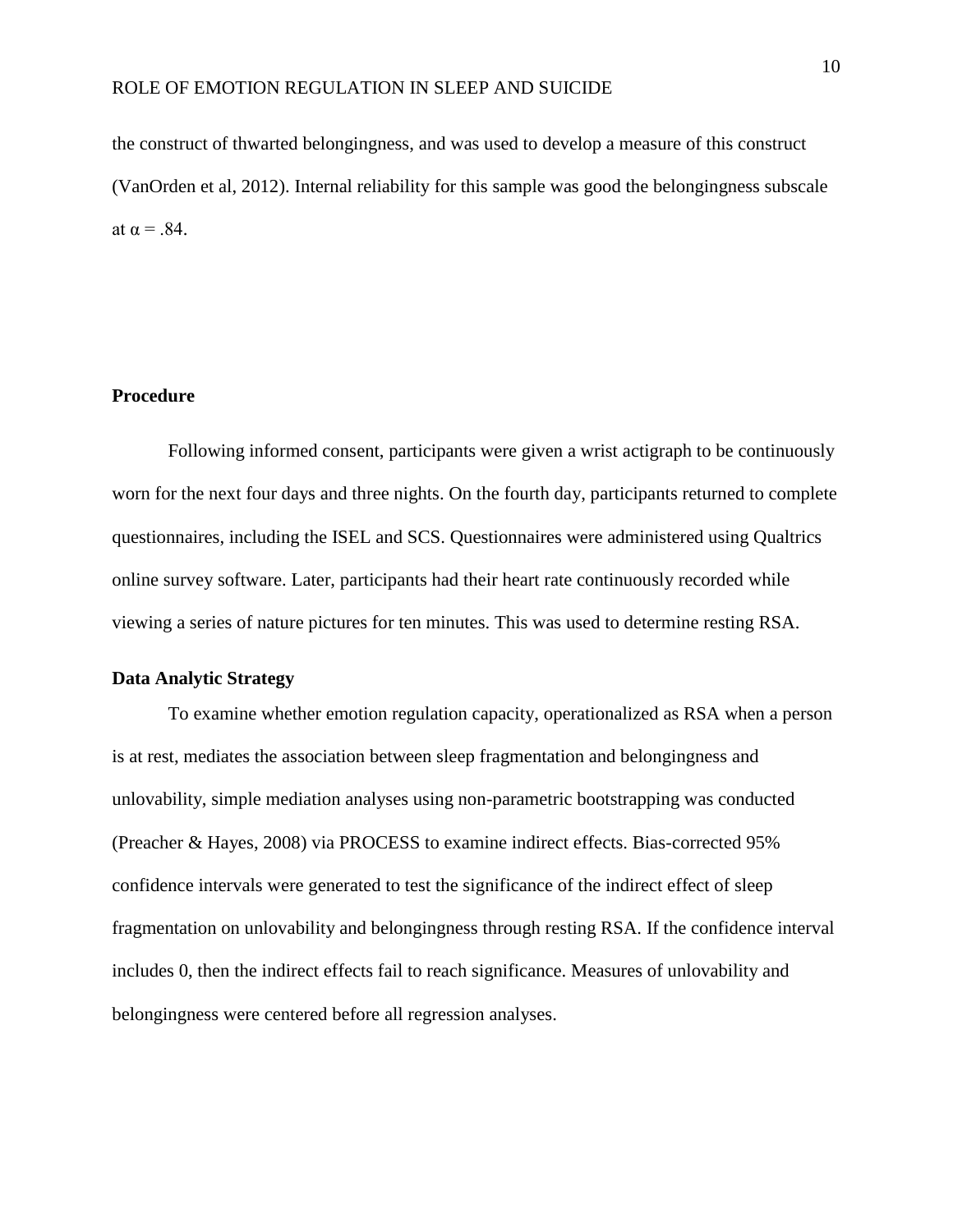These analyses will serve as preliminary analyses of the association between sleep fragmentation, RSA, belongingness and unlovability. This investigation lacked the power to determine any associations between these variables, and any associations that are discovered are likely spurious. However, this analysis will be carried out in order to structure future analyses using more complete data. As such, results from this investigation are merely illustrative of the method of analysis and reporting of results. Interpretations of this data should be done with extreme caution.

#### **Results**

Correlational analyses were conducted to determine the association between sleep fragmentation, resting RSA, and unlovability and belongingness. Consistent with our estimates of power, none of these correlations were significant  $(p > .05)$ . However, it is unclear whether these non-significant findings are due to a lack of statistical power or because there is truly no association between sleep fragmentation, resting RSA, and unlovability and belongingness. As such, these results should be interpreted with caution. Nonetheless, these bivariate correlations, along with descriptive statistics, are presented in Table 1.

Typically, when correlational analyses yield no significant results, mediational analyses ought not to be conducted. However, for the goals of practicing conducting, reporting, and interpreting these analyses, they were completed anyway.

Results for analysis of the model in which we examined if resting RSA mediates the relationship between sleep fragmentation and unlovability can be found in Figure 1. As seen in Figure 1, there were no significant association between sleep fragmentation, resting RSA, or

11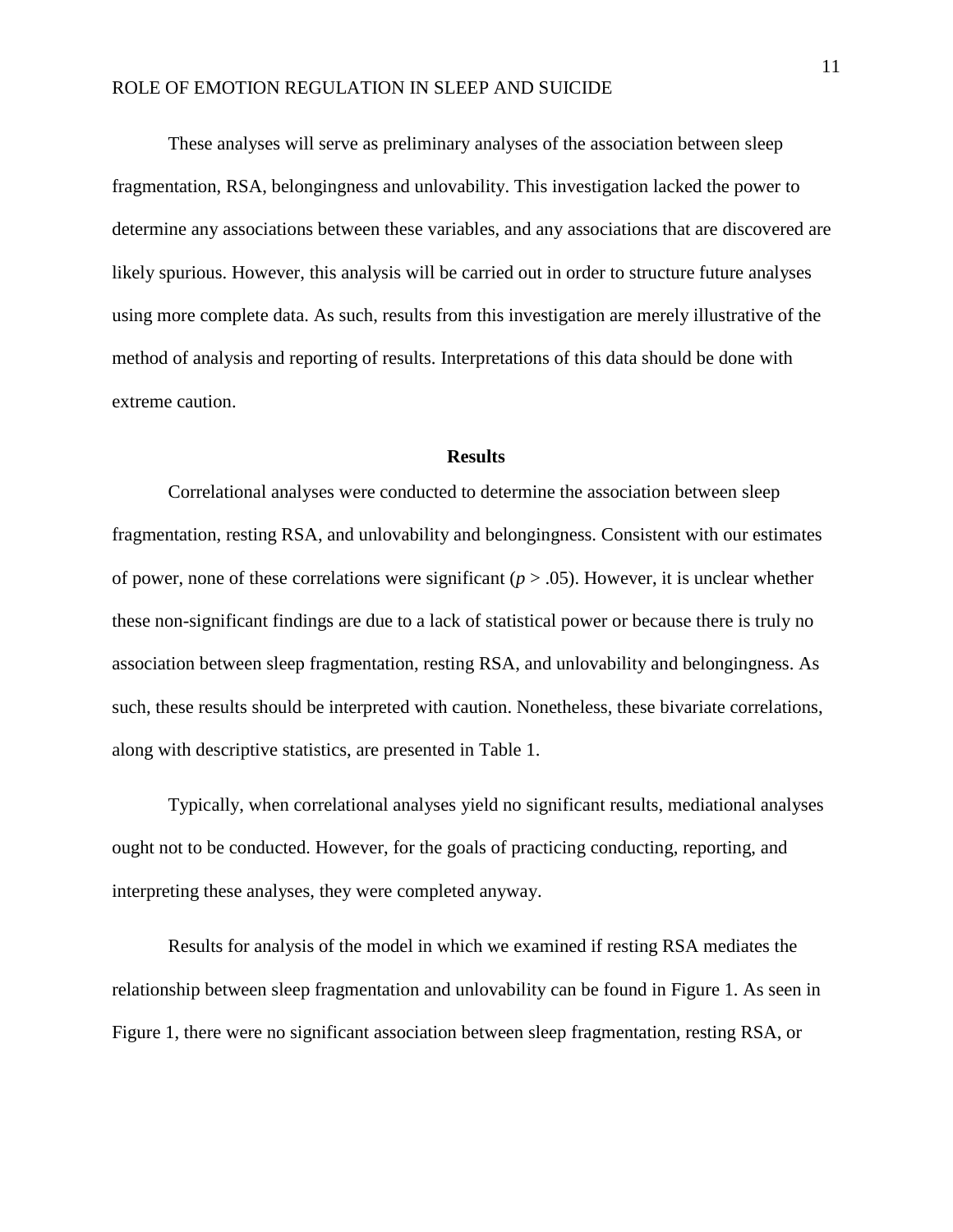unlovability. Similarly, analysis of the indirect effect of sleep fragmentation on unlovability was insignificant (*point estimate* = -.013, *95% BCI* = -.18, .04).

Results for the mediation of sleep fragmentation and belongingness by resting RSA are presented in Figure 2. As was the case for unlovability, there were no significant associations between sleep fragmentation, resting RSA, or belongingness. Analysis of the indirect effect was insignificant (*point estimate* = -.003, *95% BCI* = -.06, .01). Taken together, both mediational models show that there is no evidence to support the mediation of resting RSA in the association between sleep fragmentation and unlovability or belongingness.

## **Discussion**

The purpose of this study was to determine the mechanism explaining the association between disrupted sleep and suicidal ideation. Emotion regulation, having good theoretical support was identified as a possible mediator in this relationship. Thus, aim of this investigation was to determine whether emotion regulation mediated the association between disrupted sleep and suicidal ideation. Emotion regulation capacity, determined via resting RSA, was measured in each participant, as well as sleep fragmentation using sleep actigraphy. Suicidal ideation was operationalized in terms of the constructs composing desire to die in the IPTS. Thwarted belongingness was determined using the ISEL belongingness subscale, and perceived burdensomeness was determined using the unlovability subscale of the SCS.

We were unable to detect any evidence that there is an association between sleep fragmentation, resting RSA, and unlovability or belongingness. These results are inconsistent with previous investigations establishing the association between sleep discontinuity, emotion regulation, and suicidal ideation (Nadorff et al., 2014; Hovland et al., 2013; Rajappa et al.,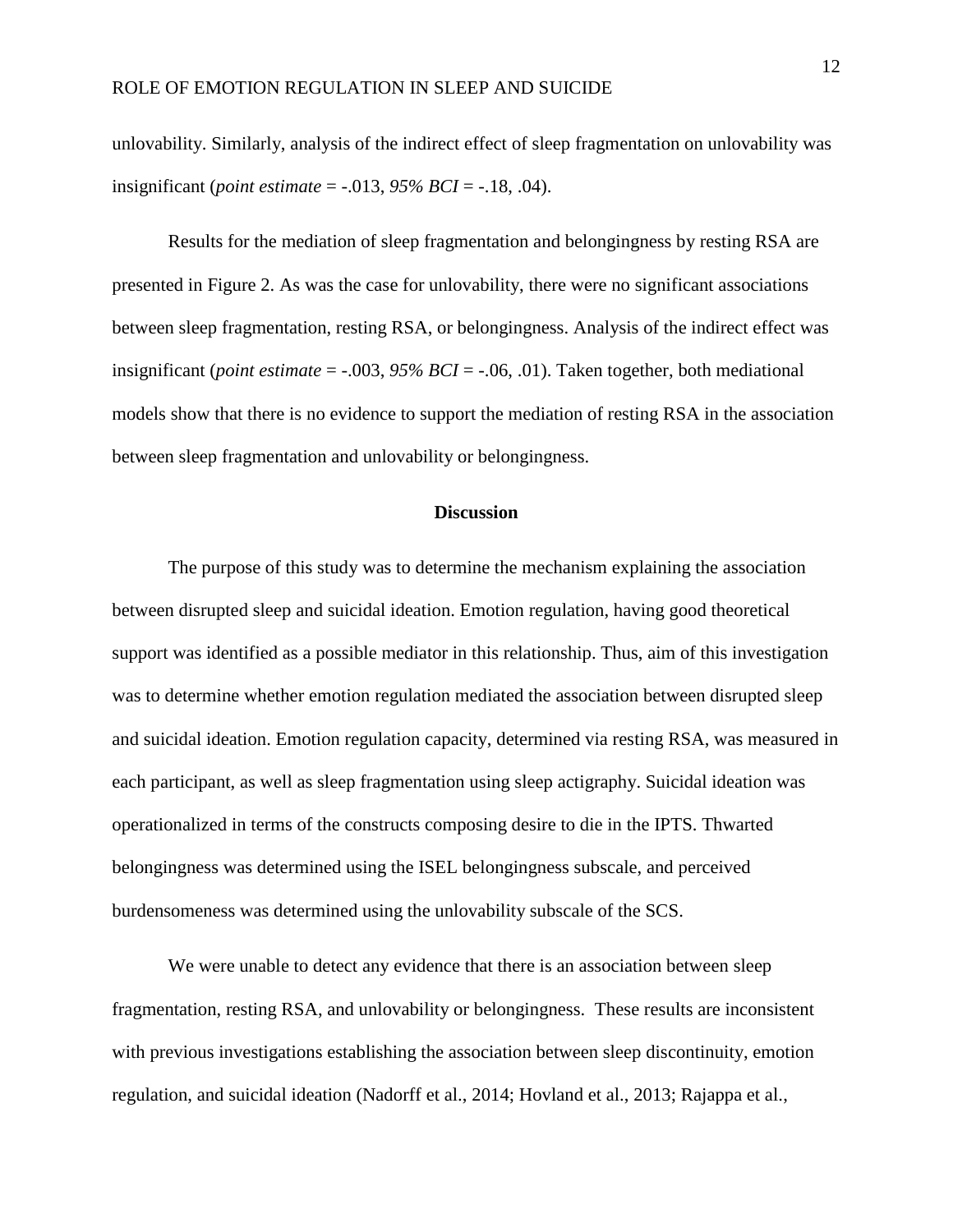2011). One possible explanation for the inconsistent findings is that the present study had considerable methodological limitations, which likely hindered our ability to adequately examine the hypotheses. For instance, due to our small sample size, we had low statistical power to detect the hypothesized effects, which introduces the possibility of Type II error. Furthermore, our dataset was quite homogenous, such that all participants were recruited from an undergraduate subject pool, which may make it more difficult to detect an effect. Hence, sampling individuals from a clinical population (e.g., inpatient mental health) in addition to those from higher functioning populations, would allow us to better characterize the full range of sleep disturbances, emotion regulation, and suicidal ideation. The outcome of power analysis suggests that for a medium effect size at significance level of .05, including 25 additional participants from a community sample would provide adequate power to detect the indirect effect of sleep fragmentation on unlovability and belongingness via emotion regulation capacity. It is also noteworthy that this investigation focused only on specific components of the IPTS, namely desire to die via thwarted belongingness and perceived burdensomeness. Rather than assessing sleep fragmentation and emotion regulation in the context of the entire interpersonalpsychological theory, only the component related to the development of suicidal ideation was assessed.

An additional explanation as to why the results bore no significant findings was our choice of measures for the constructs of interest. Specifically, our use of sleep actigraphy to assess sleep fragmentation may explain why there were no significant associations between sleep fragmentation, emotion regulation, and suicidal ideation. Prior investigations assessing these relationships relied on self-report measures to determine sleep characteristics (Nardoff et al., 2014; Hovland et al., 2013). Similarly, while resting RSA has become a common measure of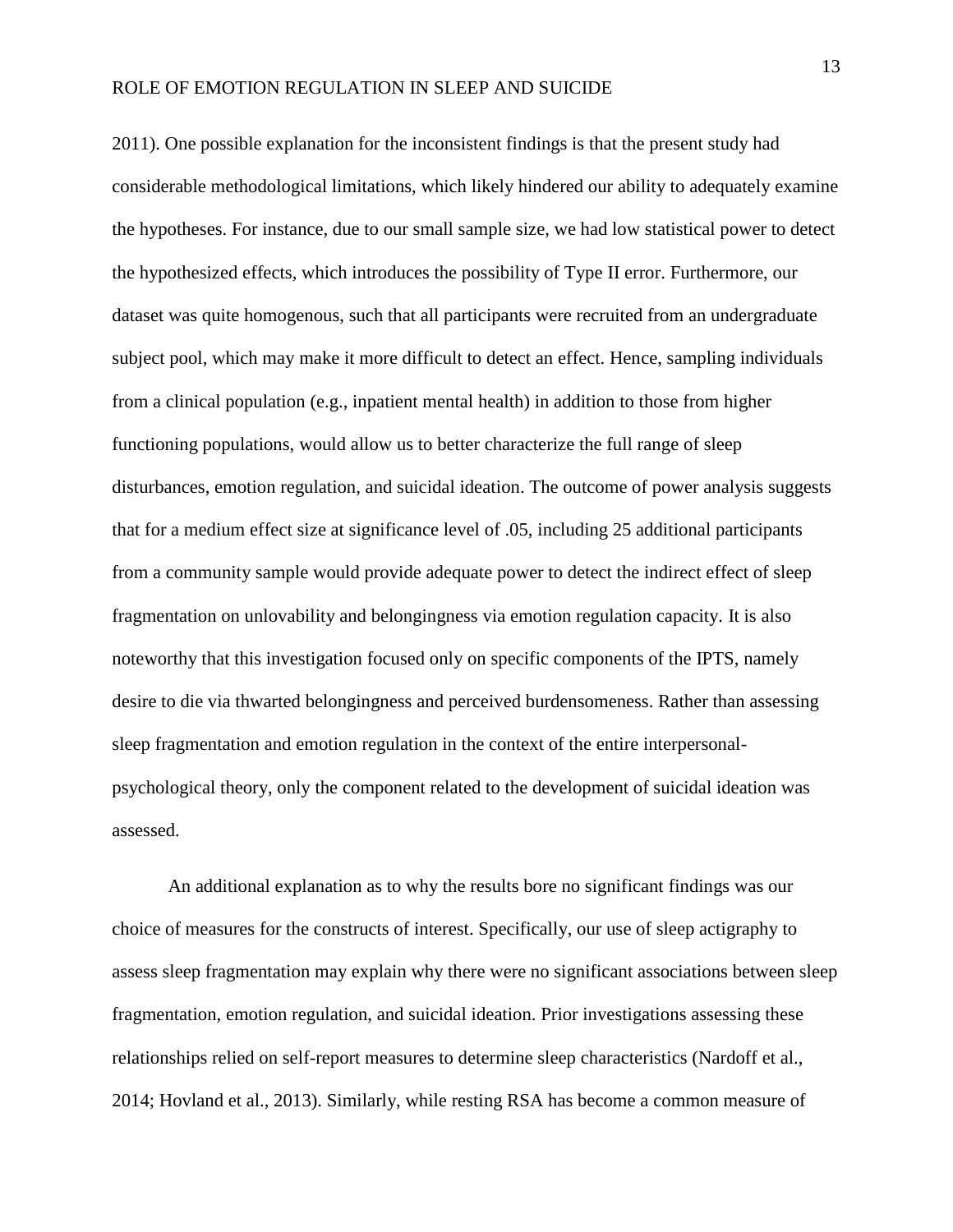emotion regulation capacity, much of the research done on the association between emotion regulation, sleep (Palmer & Alfano, 2017), and suicide (Bryan et al., 2013; Brown et al., 2002) relies on self-report measures. Using these unconventional measures may explain why we were unable to detect an effect that is established in the literature.

The above notwithstanding, exploring the extent that sleep fragmentation, resting RSA, and suicidal ideation relate to one another has important implications. If there is no association between sleep fragmentation, resting RSA, and suicidal ideation, then this exploration would reevaluate the theoretical basis of this hypothesis. If there is an association that this investigation could not determine, then this exploration would help develop future directions to better test this association. Using past research as an example, it is reasonable to believe that an increase in sleep fragmentation leads to an increase in suicidal ideation, which can be explained by decreased emotional regulation capacity. Investigation of the association between sleep fragmentation and resting RSA may suggest that fragmented sleep disrupts the restoration emotional regulation processes. Consequently, with lower capability to regulate emotions, maladaptive patterns of thinking may emerge, including suicidal thoughts.

In addition to the glaring methodological concerns discussed above, there are other limitations worth considering. For example, this research design violates the temporal precedence assumed in causal mediation. Although sleep fragmentation was assessed over three days previous to the collection, RSA data and psychometric data were obtained concurrently. When assessing mediation cross sectionally, results can be biased and misleading, and cannot be used to imply causality (Maxwell & Cole, 2007). More specifically, in a half-longitudinal design, as is used in this investigation, partial mediation can be assessed, but we cannot test whether the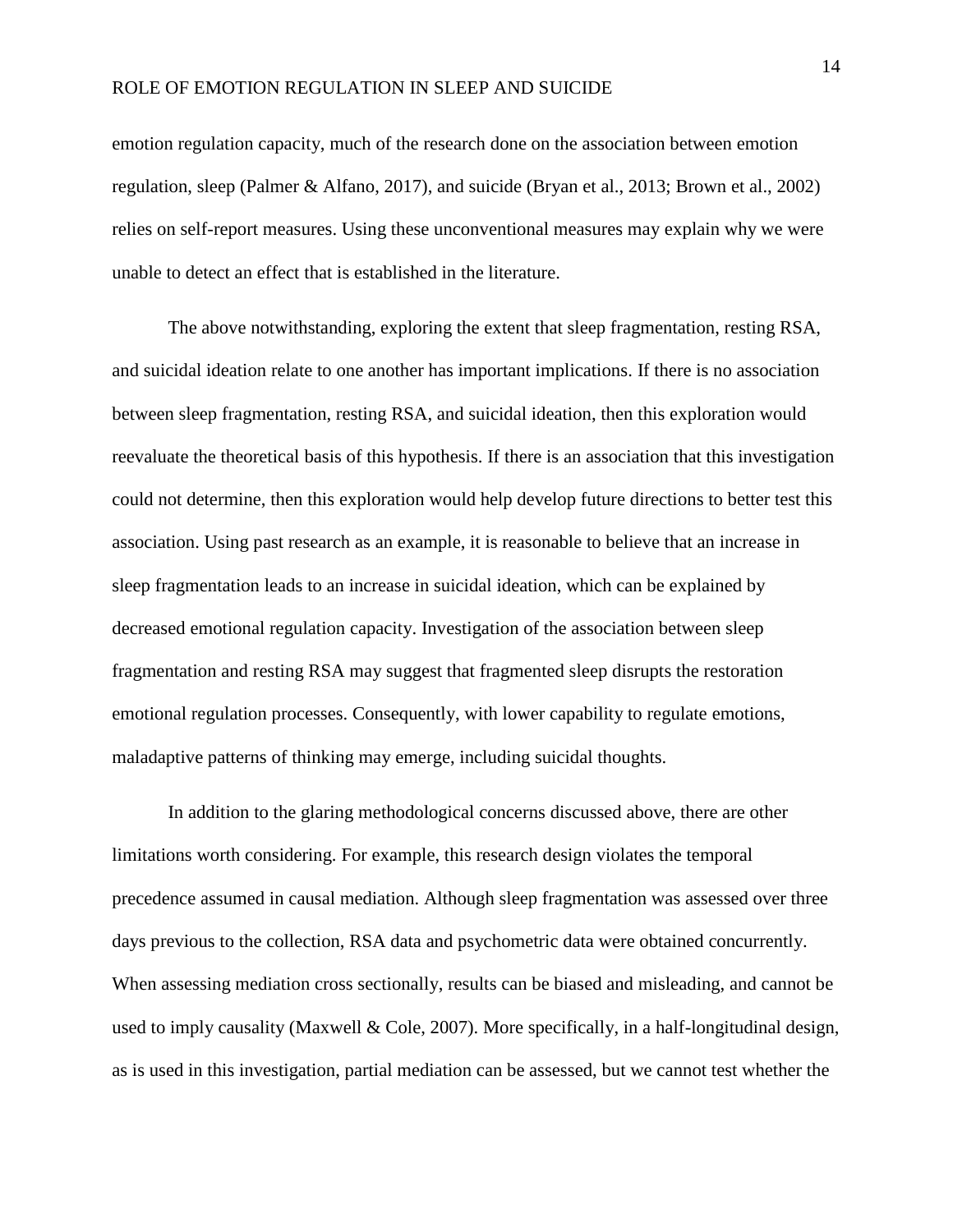mediator fully mediates the association (Cole & Maxwell, 2003). Another change to the time scale of data collection that would yield more insightful data would be to change sleep actigraphy collection period from 3 nights to 14 nights. Van Someren (2007) suggests that when using actigraphy to objectively determine sleep characteristics, a 14 night recording period not only increases reliability in measurement but also can determine week-to-week variability often found in people with insomnia.

The choice of the IPTS as a theoretical framework for understanding suicidal thoughts and behaviors has strengths but also weaknesses. The strengths of the IPTS lies in its ability to predict suicidal ideation and behaviors based on its component constructs, thwarted belongingness, perceived burdensomeness, and acquired capability for suicide. Core to the IPTS is its explanation of the transition between suicidal ideation, suicidal behavior, and lethal suicide attempt using these three constructs (VanOrden, 2010). However, by focusing on these factors the IPTS neglects the direct influence of other established risk factors, such as sleep problems. Rather than these other risk factors directly influencing suicidal thoughts and behaviors, the IPTS claims that the effect of these risk factors on suicide are fully mediated by the three constructs of the IPTS. Thus, investigating suicidal ideation in the context of the IPTS limits the scope of this research to the specific constructs of IPTS, which may explain the non-significant findings of the present study.

An alternative theoretical framework to examine the sleep-suicide association is the Fluid Vulnerability Theory (FVT). FVT states that risk for suicidal thoughts and behaviors is dynamic and changes over time as a function of acute and stable risk factors. Factors that influence risk of suicide are categorized into broad domains of cognitive, affective, physiological, and behavioral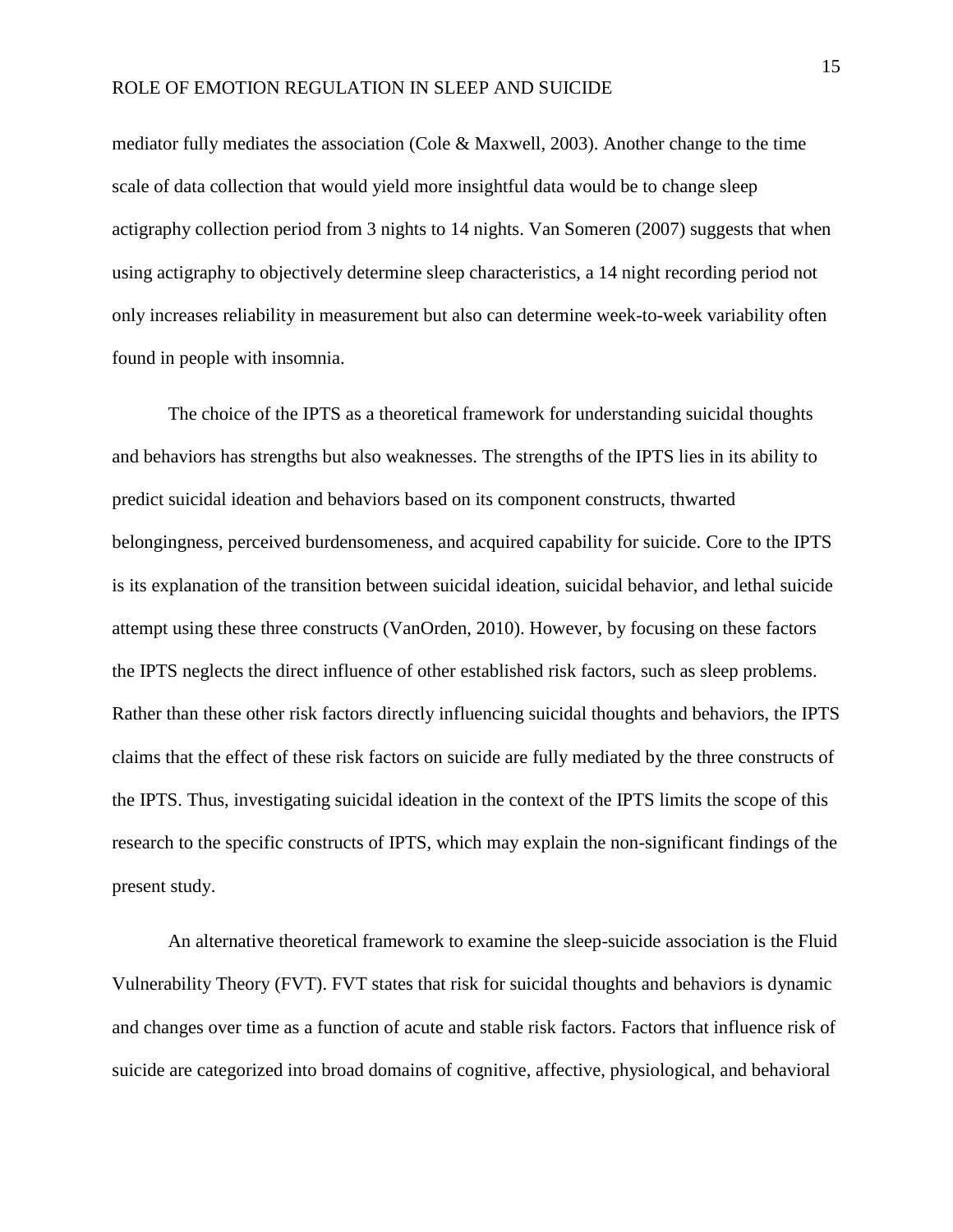functioning (Rudd, 2006). These domains, which make up the "suicidal mode", are mutually influential, and are thought to be the means through which acute and stable risk factors interact to contribute to the transition from suicidal ideation to suicidal behavior. That is, when all four domains of the suicidal mode are activated (i.e., heightened), an acute suicidal episode is thought to occur. The ease of transition into an acute suicidal episode is related to an individual's baseline risk, an amalgamation of stable risk factors such as persistent mental health problems and past suicide attempts. Following a period of acute risk, which is inherently time limited, an individual returns to baseline risk. The strength of the FVT relative to the IPTS is its ability to predict suicide risk within individuals across time, as well as stable, between-person differences in risk. However, attempts to integrate the IPTS and FVT provide the most predictive power. Wolfe-Clark and Bryan (2017) suggest that the IPTS is useful in determining *who* is at higher risk for suicide whereas the FVT is useful in determining *when* a person is at heightened risk for suicide, and by integrating these theories we may better describe suicidal thoughts and behaviors. Using this integrated perspective is especially useful in understanding the sleep-suicide association; the ITPS offers specific and easily testable factors, which describe how a person develops suicidal thoughts and behaviors, and the FVT can explain when these thoughts and behaviors may peak.

While there were many limitations, this investigation also had strengths. While we characterized the use of under-utilized measures to determine sleep fragmentation and suicide as a potential explanation for why an effect wasn't determined, using such methods permits us to investigate whether the findings in the literature are consistent across valid methodologies. Much of the sleep-suicide literature is dependent on self-report to characterize sleep problems. In order to investigate these findings using less common measures, we used sleep actigraphy and resting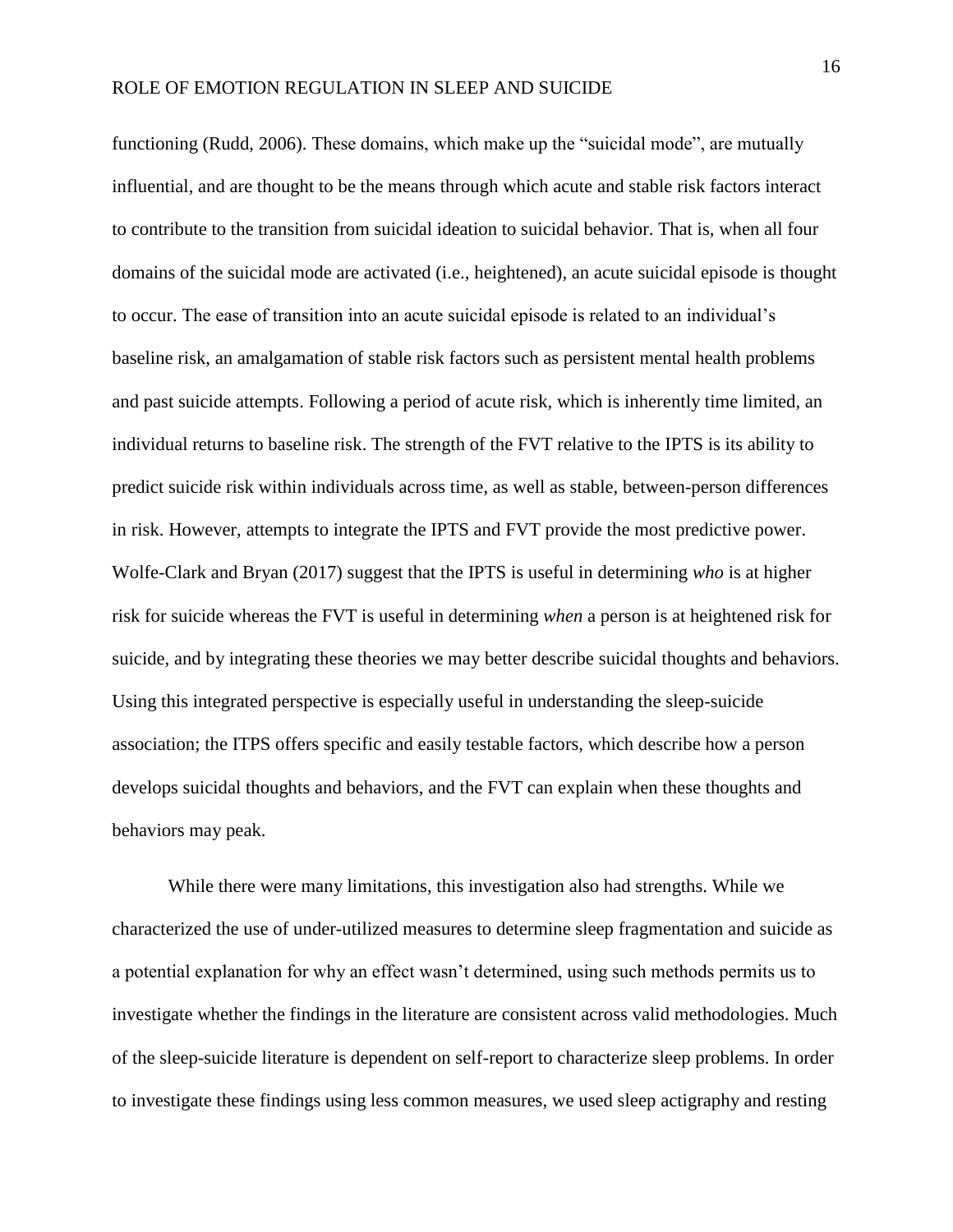RSA as objective, valid measures to assess sleep fragmentation and emotion regulation capacity, respectively.

This preliminary investigation provides opportunities to improve the methodology to better examine the association between sleep fragmentation, emotion regulation, and suicidal ideation. As noted previously, increasing the sample size and recruiting from clinical populations will increase power to detect associations between these variables should they exist. We also noted that measuring RSA apart from the psychometric data would strengthen the causality of the mediational model (Maxwell & Cole, 2007; Cole & Maxwell, 2003). Additionally, by expanding the period assessing sleep fragmentation from 3 days to 14 days allows for more reliable measure of sleep, as well as allowing for determining effects of week-toweek variability (Van Someren, 2007). Another important direction that this research ought to explore is the temporal dynamics of sleep problems in the suicide risk process, consistent with the FVT. Such investigations would require assessing suicidality and sleep at multiple points longitudinally. Each of these recommendations moves us closer to understanding the full scope of the sleep-suicide association.

### References

Anestis, M. D., Bagge, C. L., Tull, M. T., & Joiner, T. E. (2011). Clarifying the role of emotion dysregulation in the interpersonal-psychological theory of suicidal behavior in an undergraduate sample. *Journal of Psychiatric Research, 45*(5), 603-611. doi:10.1016/j.jpsychires.2010.10.013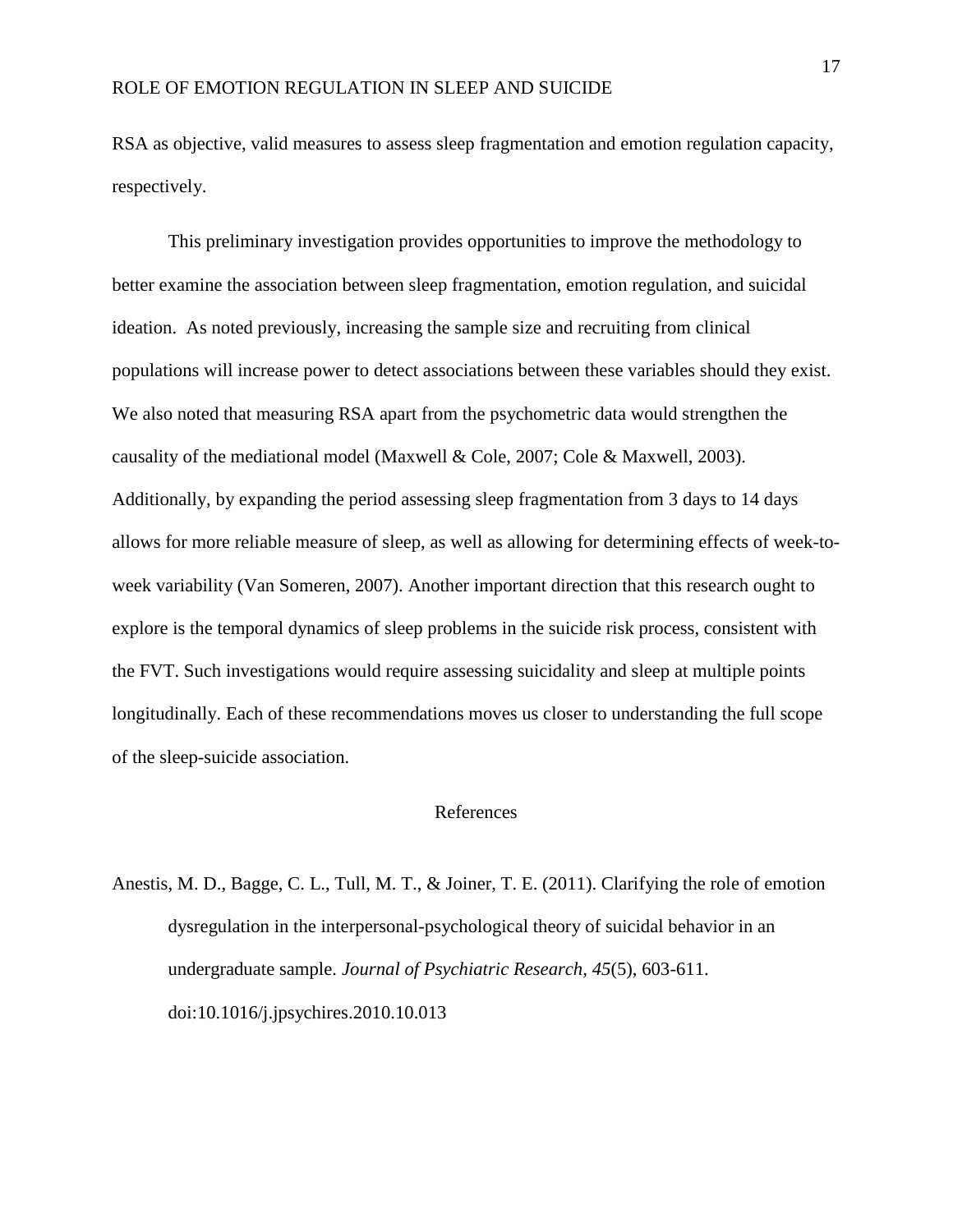- Appelhans, B. M., & Luecken, L. J. (2006). Heart rate variability as an index of regulated emotional responding. *Review of General Psychology, 10*(3), 229-240. doi:10.1037/1089- 2680.10.3.229
- Baglioni, C., Battagliese, G., Feige, B., Spiegelhalder, K., Nissen, C., Voderholzer, U., . . . Reimann, D. (2011). Insomnia as a predictor of depression: A meta-analytic evaluation of longitudinal epidemiological studies. *Journal of Affective Disorders, 135*, 10-19.
- Bernert, R. A., Hom, M. A., Iwata, N. G., & Joiner, T. E. (2017). Objectively Assessed Sleep Variability as an Acute Warning Sign of Suicidal Ideation in a Longitudinal Evaluation of Young Adults at High Suicide Risk. *The Journal of Clinical Psychiatry, 78*(06), e678 e687. doi:10.4088/jcp.16m11193
- Brookings, J. B., & Bolton, B. (1988). Confirmatory factor analysis of the interpersonal support evaluation list. *American Journal of Community Psychology, 16*(1), 137-147. doi:10.1007/bf00906076.
- Brown, M. Z., Comtois, K. A., & Linehan, M. M. (2002). Reasons for suicide attempts and nonsuicidal self-injury in women with borderline personality disorder. *Journal of Abnormal Psychology, 111*(1), 198-202.
- Bryan, C. J., Rudd, M. D., Wertenberger, E., Etienne, N., Ray-Sannerud, B. N., Morrow, C. E., . . . Young-Mccaughon, S. (2014). Improving the detection and prediction of suicidal behavior among military personnel by measuring suicidal beliefs: An evaluation of the Suicide Cognitions Scale. *Journal of Affective Disorders,159*, 15-22. doi:10.1016/j.jad.2014.02.021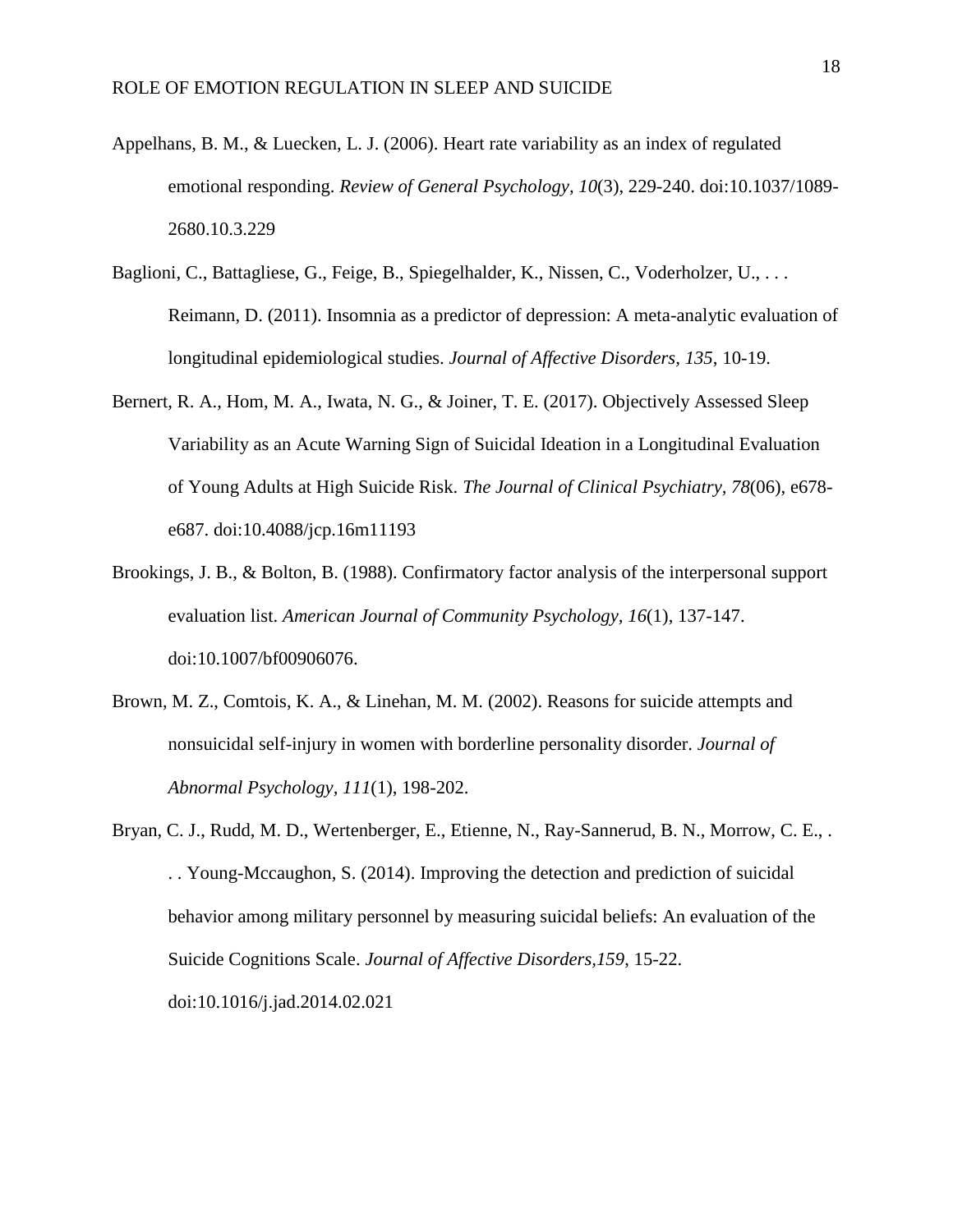Bryan, C. J., Rudd, M. D., & Wertenberger, E. (2013). Reasons for suicide attempts in a clinical sample of active duty soldiers. *Journal of Affective Disorders, 144*(1-2), 148-152. doi:10.1016/j.jad.2012.06.030

CDC, 2011. Morbidity and Mortality Weekly Report March 4, 2011

- CDC, 2016. Suicide: Facts a Glance 2015.
- Chapman, A. L., Gratz, K. L., & Brown, M. Z. (2006). Solving the puzzle of deliberate selfharm: The experiential avoidance model. *Behaviour Research and Therapy, 44*(3), 371- 394. doi:10.1016/j.brat.2005.03.005
- Cohen, H., Kaplan, Z., Kotler, M., Mittelman, I., Osher, Y., & Bersudsky, Y. (2003). Impaired heart rate variability in euthymic bipolar patients. *Bipolar Disorders, 5*(2), 138-143. doi:10.1034/j.1399-5618.2003.00027.x
- Cohen, S., & Hoberman, H. (1983). Positive events and social support as buffers of life change stress. *Journal of Applied Social Psychology, 13*(2), 99-125.
- Cole, D. A., & Maxwell, S. E. (2003). Testing Mediational Models With Longitudinal Data: Questions and Tips in the Use of Structural Equation Modeling. *Journal of Abnormal Psychology, 112*(4), 558-577. doi:10.1037/0021-843x.112.4.558
- Elbaz, M., Yuay, K., Metlane, A., Martoni, M., & Leger, D. (2012). Validation of a new actigraph motion watch versus polysomnography on 70 healthy and suspected sleepdisordered subjects. *J. Sleep Res., 21*, 218-218.
- Ellis, T. E., & Rufino, K. A. (2015). A psychometric study of the Suicide Cognitions Scale with psychiatric inpatients. *Psychological Assessment, 27*(1), 82-89. doi:10.1037/pas0000028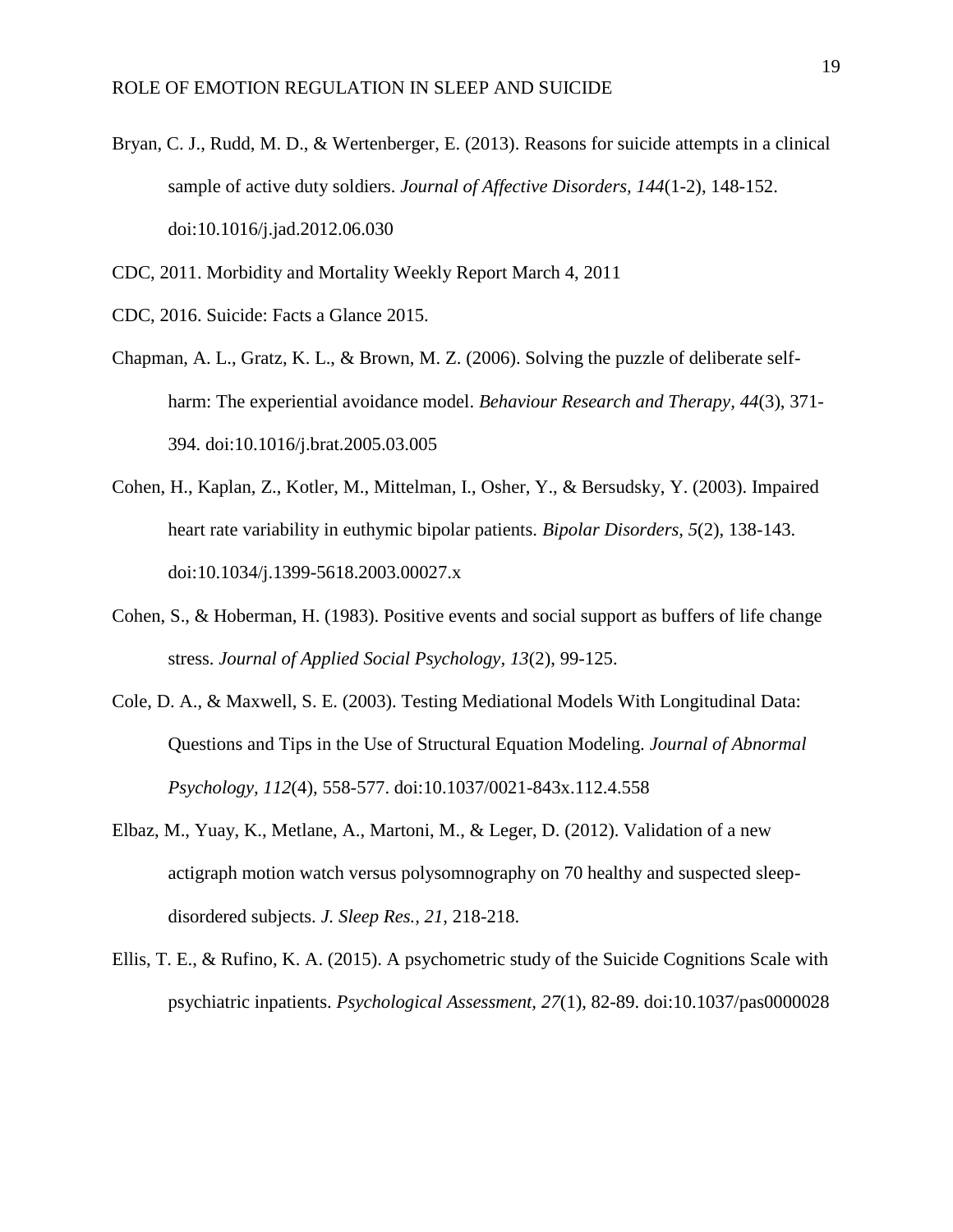- Fabes, R. A., & Eisenberg, N. (1997). Regulatory control and adults stress-related responses to daily life events. *Journal of Personality and Social Psychology, 73*(5), 1107-1117. doi:10.1037//0022-3514.73.5.1107
- Finan, P. H., Quartana, P. J., & Smith, M. T. (2015). The Effects of Sleep Continuity Disruption on Positive Mood and Sleep Architecture in Healthy Adults. *Sleep, 38*(11), 1735-1742. doi:10.5665/sleep.5154
- Ford, D. E., & Kamerow, D. B. (1989). Epidemiologic Study of Sleep Disturbances and Psychiatric Disorders. *JAMA, 262*(11), 1479. doi:10.1001/jama.1989.03430110069030
- Gordon, A. M., & Chen, S. (2014). The Role of Sleep in Interpersonal Conflict: Do Sleepless Nights Mean Worse Fights? *Social Psychological and Personality Science, 5*(2), 168- 175. doi:10.1177/1948550613488952
- Gross, J. J. (1998). The emerging field of emotion regulation: An integrative review. *Review of General Psychology, 2*(3), 271-299. doi:10.1037//1089-2680.2.3.271

Gratz, K. L., & Roemer, L. (2008). The Relationship Between Emotion Dysregulation and Deliberate Self‐Harm Among Female Undergraduate Students at an Urban Commuter University. *Cognitive Behaviour Therapy, 37*(1), 14-25. doi:10.1080/16506070701819524

- Gruber, R., & Cassoff, J. (2014). The Interplay Between Sleep and Emotion Regulation: Conceptual Framework Empirical Evidence and Future Directions. *Current Psychiatry Reports, 16*(11). doi:10.1007/s11920-014-0500-x
- Hayes, A. F. (2012). PROCESS: A versatile computational tool for observed variable mediation, moderation, and conditional process modeling.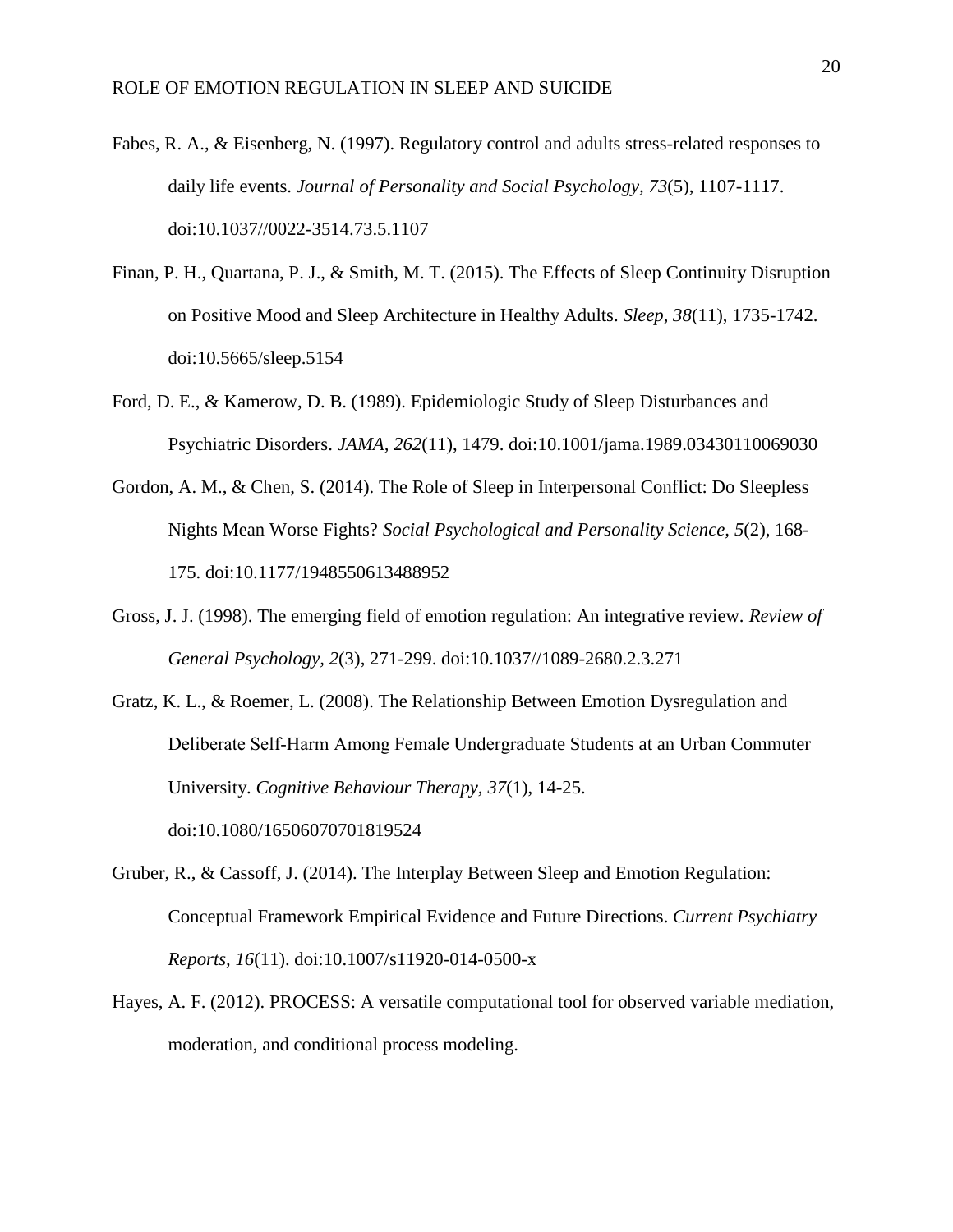- Hovland, A., Pallesen, S., Hammar, Å, Hansen, A. L., Thayer, J. F., Sivertsen, B., . . . Nordhus, I. H. (2013). Subjective sleep quality in relation to inhibition and heart rate variability in patients with panic disorder. *Journal of Affective Disorders, 150*(1), 152-155. doi:10.1016/j.jad.2012.12.017
- Landry, G. J., Best, J. R., & Liu-Ambrose, T. (2015). Measuring sleep quality in older adults: a comparison using subjective and objective methods. *Frontiers in Aging Neuroscience, 7*. doi:10.3389/fnagi.2015.00166.
- Littlewood, D., Kyle, S., Pratt, D., Peters, S., & Gooding, P. (2017). Examining the role of psychological factors in the relationship between sleep problems and suicide. *Clinical Psychology Review,54*, 1-16. doi:10.1016/j.cpr.2017.03.009
- Maxwell, S., & Cole, D. (2007). Bias in cross-sectional analyses of longitudinal mediation. *Psychological Methods, 12*(1), 23-44.
- McCall, W. V., & Black, C. G. (2013). The Link Between Suicide and Insomnia: Theoretical Mechanisms. *Current Psychiatry Reports*, *15*(9). doi:10.1007/s11920-013-0389-9
- Nadorff, M. R., Anestis, M. D., Nazem, S., Harris, H. C., & Winer, E. S. (2014). Sleep disorders and the interpersonal–psychological theory of suicide: Independent pathways to suicidality? *Journal of Affective Disorders, 152-154*, 505-512. doi:10.1016/j.jad.2013.10.011
- Palmer, C. A., & Alfano, C. A. (2017). Sleep and emotion regulation: An organizing, integrative review. *Sleep Medicine Reviews, 31*, 6-16. doi:10.1016/j.smrv.2015.12.006
- Pidgeon, W., Pinquart, M., & Conner, K. (2012). Meta-analysis of sleep disturbance and suicidal thoughts and behaviors. *Journal of Clinical Psychiatry, 73*(9), 1160-1167. doi:10.4088/JCP.11r07586.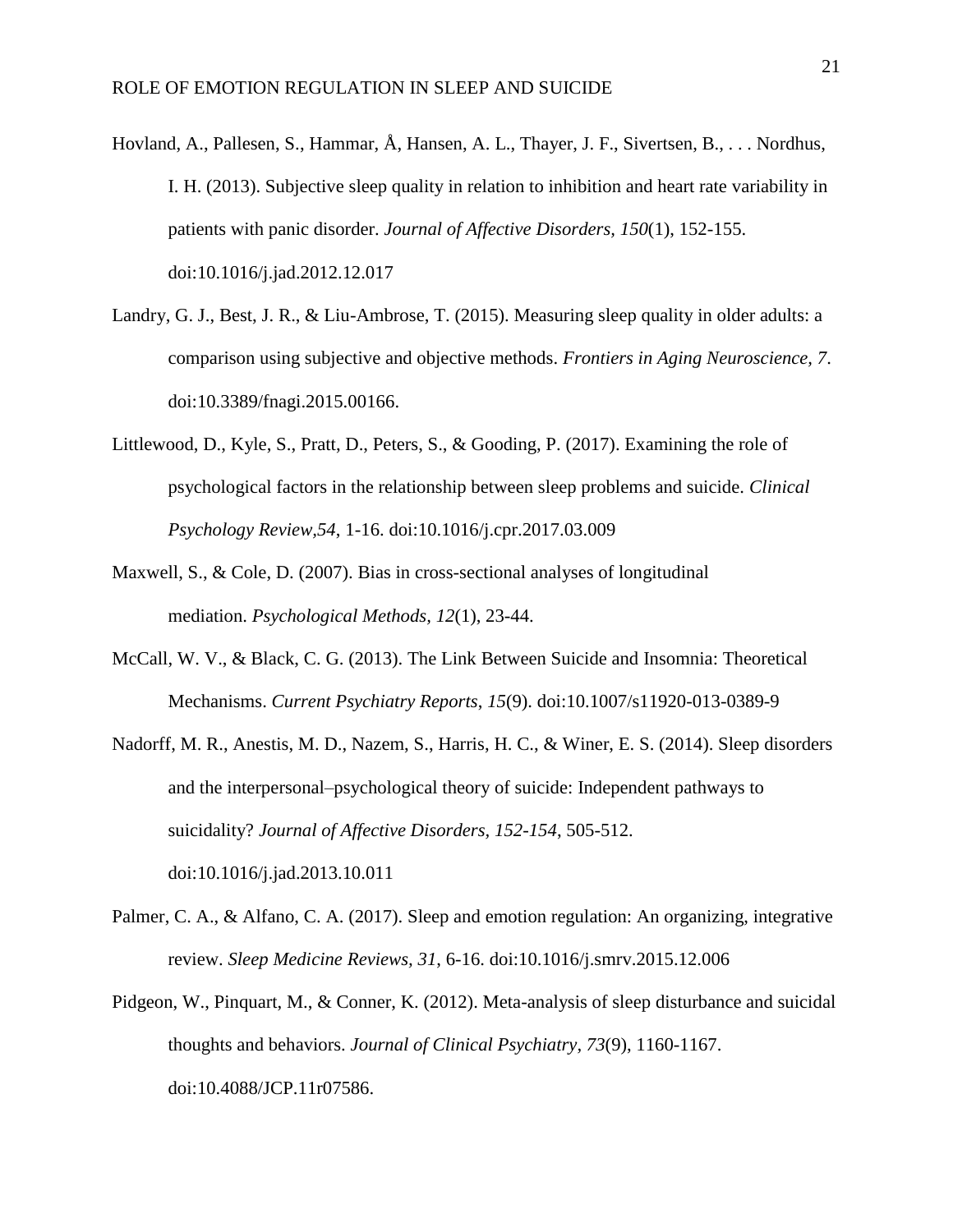- Pigeon, W., Britton, P., & Ilgen, M. (2012). Sleep disturbance preceding suicide among veterans. *American Journal of Public Health, 102*, 593-597. PubMed: 22390611
- Preacher, K. J., & Hayes, A. F. (2008). Contemporary approaches to assessing mediation in communication research. In A. F. Hayes, M. D. Slater, & L. B. Snyder (Eds.), *The Sage sourcebook of advanced data analysis methods for communication research* (pp. 13-54). Thousand Oaks, CA: Sage.
- Rechlin, T., Weis, M., Spitzer, A., & Kaschka, W. P. (1994). Are affective disorders associated with alterations of heart rate variability? *Journal of Affective Disorders, 32*(4), 271-275. doi:10.1016/0165-0327(94)90091-4
- Ribeiro, J., Witte, T., Selby, E., Gordon, K., & Joiner, T. (2014). Fearlessness about death: the psychometric properties and construct validity of the revision to the acquired capability for suicide scale. *Psychological Assessment, 26*(1), 115-126. doi:10.1037/a0034858
- Rosales-Lagarde, A., Armony, J. L., Río-Portilla, Y. D., Trejo-Martínez, D., Conde, R., & Corsi-Cabrera, M. (2012). Enhanced emotional reactivity after selective REM sleep deprivation in humans: an fMRI study. *Frontiers in Behavioral Neuroscience, 6*. doi:10.3389/fnbeh.2012.00025
- Rudd, M. D. (2006). Fluid Vulnerability Theory: A Cognitive Approach to Understanding the Process of Acute and Chronic Suicide Risk. In T. E. Ellis (Ed.), *Cognition and suicide: Theory, research, and therapy*, 355-368.
- Rudd, M. D., Schmitz, B., McClenen, R., Joiner, T., Elkins, G., & Claassen, C.(in press).The Suicide Cognitions Scale: A suicide-specific measure of hopelessness. Psychological Assessment.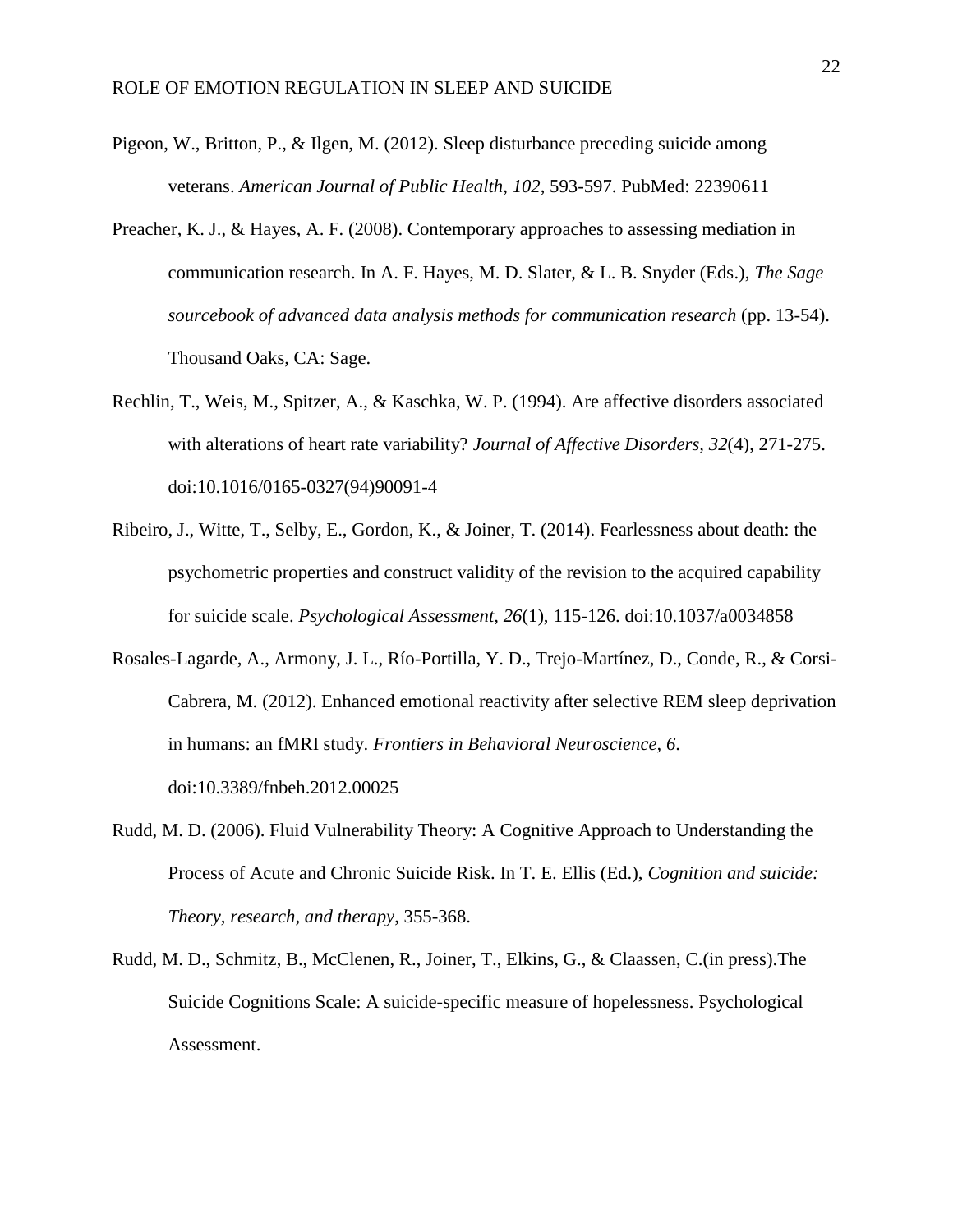- Sivertsen, B., Lallukka, T., Petrie, K. J., Steingrímsdóttir, Ó A., Stubhaug, A., & Nielsen, C. S. (2015). Sleep and pain sensitivity in adults. Pain, *156*(8), 1433-1439. doi:10.1097/j.pain.0000000000000131
- Thayer, J. F., Hansen, A. L., & Johnsen, B. D. (2008). Noninvasive assessment of autonomic influences on the heart: Impedance cardiography and heart rate variability. In L. J. Leuken & L. G. Gallo (Eds.), Handbook of physiological research methods in health psychology (pp. 183–211). Thousand Oaks, CA: Sage. http://dx.doi.org/10.4135/ 9781412976244.n9
- Thayer, J. F., Friedman, B. H., & Borkovec, T. D. (1996). Autonomic characteristics of generalized anxiety disorder and worry. *Biological Psychiatry, 39*(4), 255-266. doi:10.1016/0006-3223(95)00136-0
- VanOrden, K. A., Cukrowicz, K. C., Witte, T. K., & Joiner, T. E., Jr. (2012). Thwarted belongingness and perceived burdensomeness: Construct validity and psychometric properties of the Interpersonal Needs Questionnaire. *Psychological Assessment, 24*(1), 197-215.
- VanOrden, K. A., Witte, T., Cukrowicz, K., Braithwaite, S., Selby, E., & Joiner, T. (2010). The Interpersonal Theory of Suicide. *Psychol Rev*, *117*(2), 575-600. doi:10.1037/a0018697
- Wilson, S. T., Chesin, M., Fertuck, E., Keilp, J., Brodsky, B., Mann, J. J., . . . Stanley, B. (2016). Heart rate variability and suicidal behavior. *Psychiatry Research, 240*, 241-247. doi:10.1016/j.psychres.2016.04.033
- Zawadzki, M. J., Graham, J. E., & Gerin, W. (2013). Rumination and anxiety mediate the effect of loneliness on depressed mood and sleep quality in college students. *Health Psychology, 32*(2), 212-222. doi:10.1037/a0029007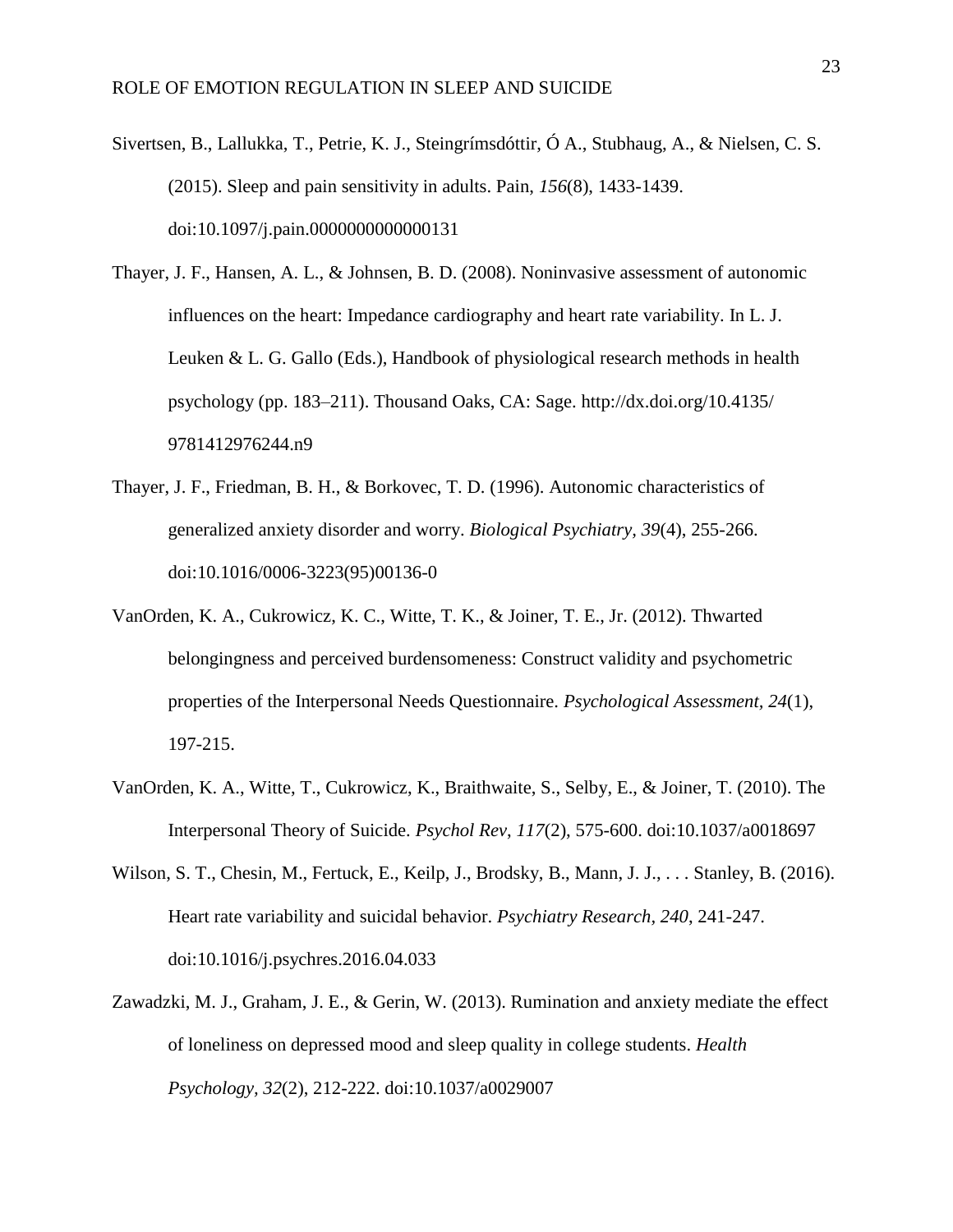Zuromski, K., Cero, I., & Witte, T. (2017). Insomnia Symptoms Drive Changes in Suicide Ideation: A Latent Difference Score Model of Community Adults Over a Brief Interval. *Journal of Abnormal Psychology*, *126*(6), 739-749.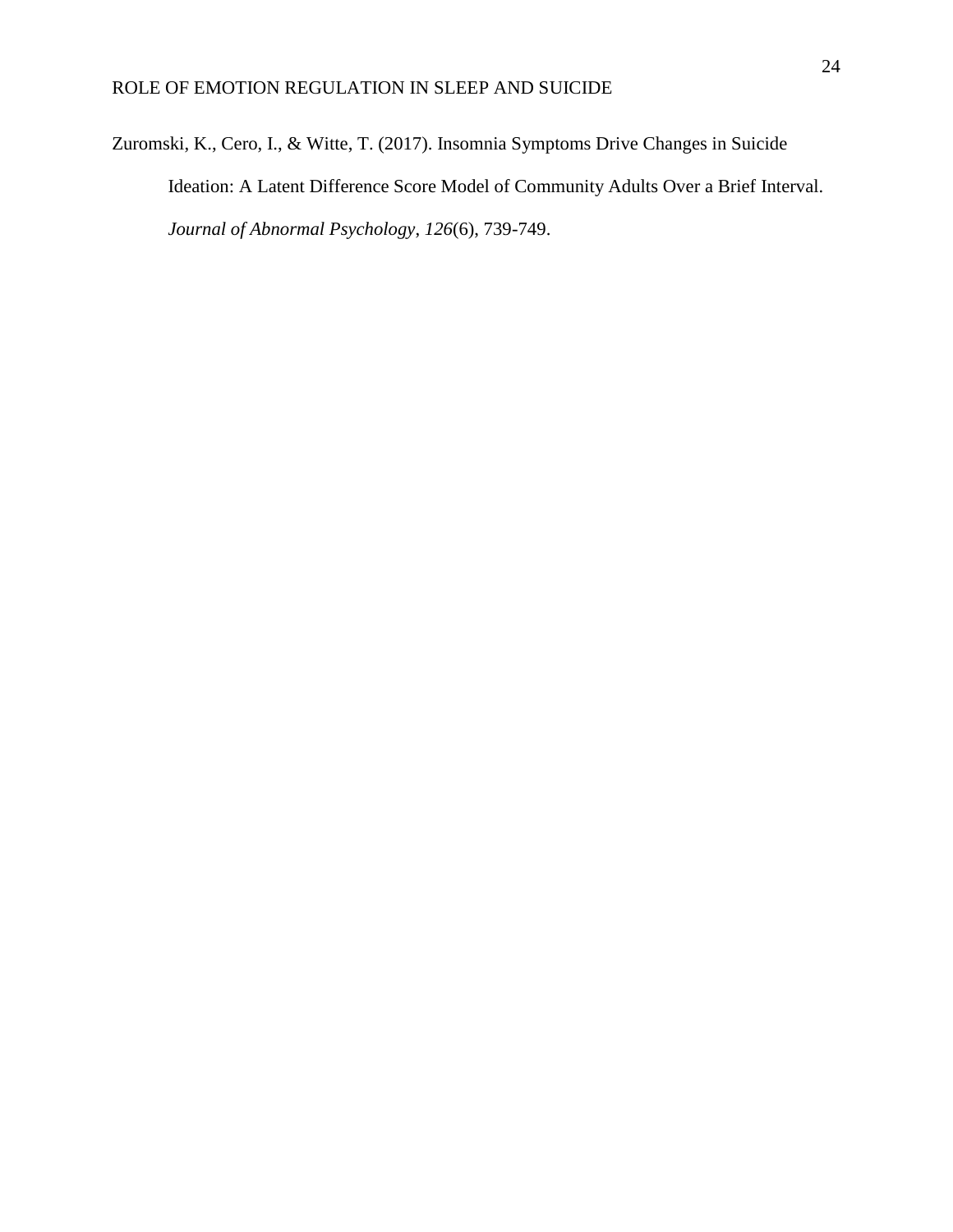## Appendix A

Table 1.

## *Descriptive Statistics and Bivariate Correlations*

|                     | M     | <b>SD</b> | Sleep Fragmentation      | <b>Resting RSA</b>       | Unlovability | <b>Belongingness</b>     |
|---------------------|-------|-----------|--------------------------|--------------------------|--------------|--------------------------|
| Sleep Fragmentation | 24.07 | 10.40     | $\overline{\phantom{a}}$ | .074                     | $-.228$      | .043                     |
| <b>Resting RSA</b>  | 6.77  | 1.18      | .074                     | $\overline{\phantom{a}}$ | $-.326$      | $-.110$                  |
| Unlovability        | 16.55 | 5.36      | $-.228$                  | $-.326$                  |              | $-.230$                  |
| Belongingness       | 12.31 | 3.27      | .043                     | $-.110$                  | $-.230$      | $\overline{\phantom{0}}$ |

*Note.* None of these correlations were significant at  $p = .05$ .



Figure 1. *Regression coefficients for relationship between sleep fragmentation and unlovability as mediated by resting RSA. Levels of significance for each regression coefficient are included in parentheses beside the coefficients.*